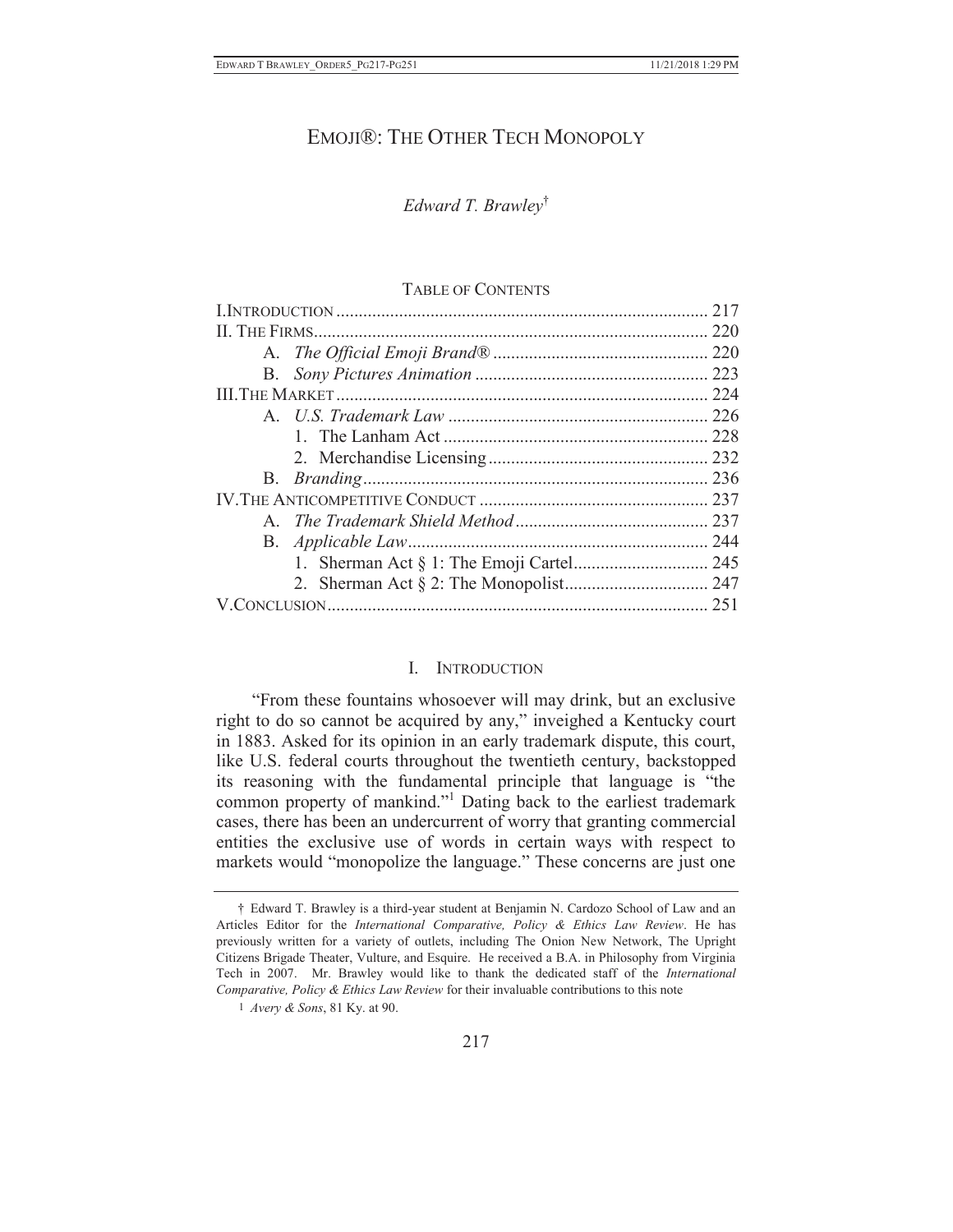manifestation of the general duality of the trademark as a legal concept: on one hand the right to a trademark is a property right because the trademark holder can exclude others from using its mark in certain circumstances;<sup>2</sup> but on the other hand, the mark's value is, in theory, always predicated on the connection to the sale of certain goods or services.<sup>3</sup>

In February 2016, about 18 months before Sony Pictures Animation's *The Emoji Movie* was set to open, that studio learned that its U.S. trademark applications for the phrase THE EMOJI MOVIE had been refused.<sup>4</sup> The examining attorney had identified a likelihood that consumers would confuse Sony's applied-for THE EMOJI MOVIE marks with several existing registered trademarks, each for EMOJI, in standard characters, for International Classes 14, 16, 25, and 41—a fundamental contravention of 15 U.S.C. § 1052(d)—as well as about 15 prior-filed applications, all for EMOJI in different product categories, which would pose even more of a likelihood of confusion in the same marketplace as Sony's THE EMOJI MOVIE mark.<sup>5</sup> It turns out a German limited liability company had spent the handful of years since emojis were introduced systematically registering EMOJI as a standard character trademark in as many product categories as possible in trademark offices across the world.<sup>6</sup> The company, listed on its reams of

5 *See* 15 U.S.C. § 1052(d), Lanham Act § 2(d) ("No trademark by which the goods of the applicant may be distinguished from the goods of others shall be refused registration on the principal register on account of its nature unless it . . . (d) Consists of or comprises a mark which so resembles a mark registered in the Patent and Trademark Office, . . . as to be likely, when used on or in connection with the goods of the applicant, to cause confusion, or to cause mistake, or to deceive[.]"); *see* U.S. Trademark Application *supra* note 5, *et seq.* (prosecution materials available on the Patent and Trademark Office's online database).

6 *See* EMOJI®: THE ICONIC BRAND – CORPORATE, http://www.emoji.com/corporate/ (last visited Oct. 27, 2018) ("Cross category merchandise: Our trademarks cover up to 25 categories throughout the world. From apparel to cosmetics, from lifestyle to jewelry, from food and

<sup>2</sup> *See* 15 U.S.C. § 1114 (Lanham Act § 32) (federal cause of action for infringement of a non-registered trademark); 15 U.S.C. § 1125(a) (Lanham Act § 43(a)) (federal cause of action for infringement of a registered trademark).

<sup>3</sup> *See infra* Part II(A)(2).

<sup>4</sup> *See generally* Kim Masters, *Frowny Face: Sony Pictures Faces Legal Spat Over 'The Emoji Movie'*, THE HOLLYWOOD REPORTER (Jun. 1, 2016, 5:30 AM), https://www.hollywoodreporter.com/news/frowny-face-sony-pictures-faces-898523 (there were actually three applications, all of which received a first refusal Office Action on February 18, 2016 and were later abandoned); *see* U.S. Trademark Application Serial No. 86/794,772 (filed Oct. 21, 2015; abandoned Dec. 20, 2016) (for THE EMOJI MOVIE in Class 9 for electronics and video game merchandise); U.S. Trademark Application Serial No. 86/794,817 (filed Oct. 21, 2015; abandoned Dec. 20, 2016) (for THE EMOJI MOVIE in Class 28 for toys and games); U.S. Trademark Application Serial No. 86/794,807 (filed Oct. 21, 2015; abandoned Dec. 20, 2016) (for THE EMOJI MOVIE in Class 25 for clothing merchandise).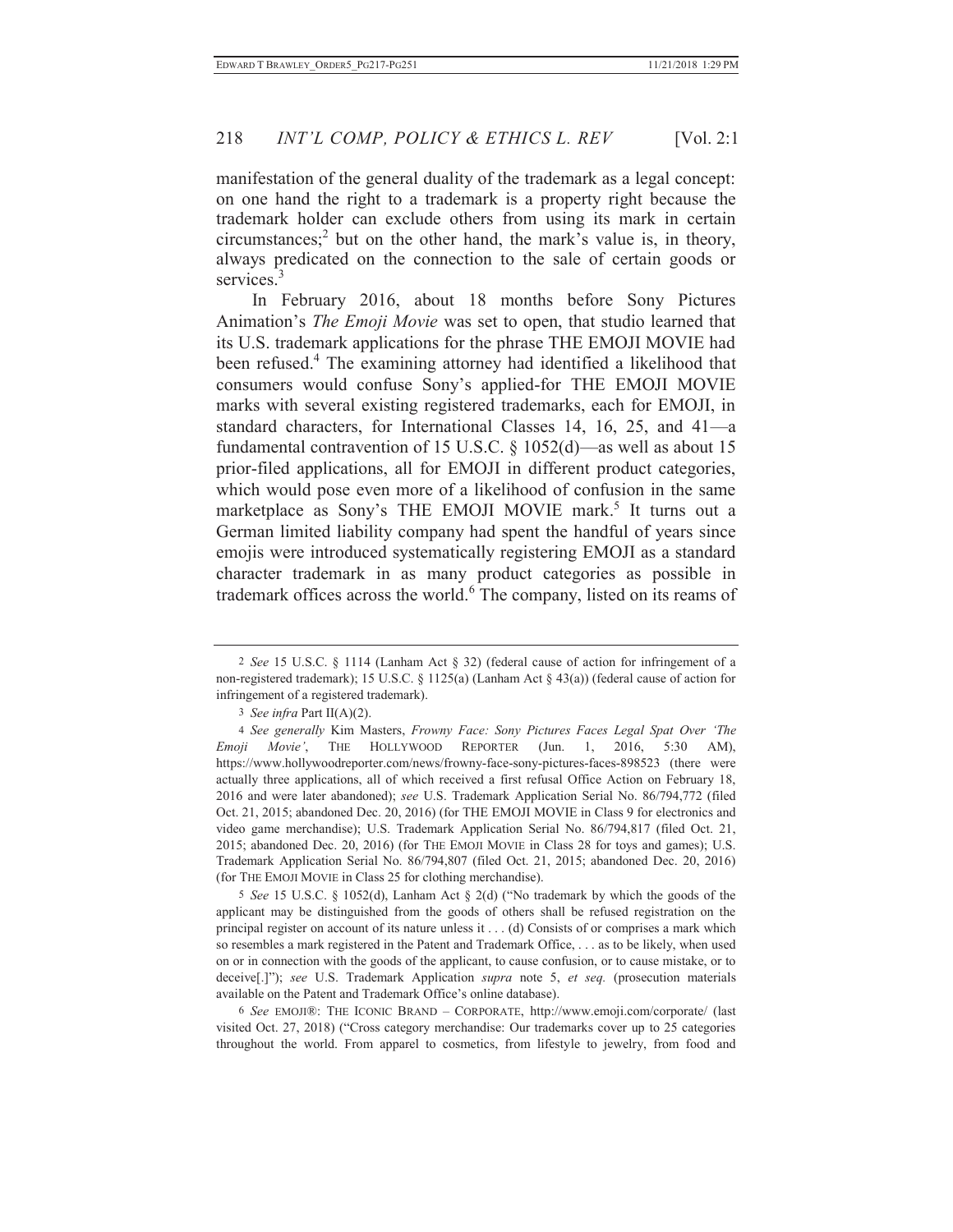## 2018] *EMOJI®* 219

prosecution records as The Emoji Company GmhB, touts its intellectual property portfolio throughout its online presence: "emoji® is a registered trademark in 100+ countries"; the firm has "signed more than 550 noteworthy partnerships with the biggest corporations all around the globe," it offers "10.000+ icons<sup>7</sup> for cross category merchandising," and it can claim "[b]road trademark protection in more than 25 classes [of goods and services.]"<sup>8</sup> The Emoji Company GmhB is a licensing house, meaning its "noteworthy partnerships" are really noteworthy "trademark co-existence agreements."

Sometime between February 2016 and the movie's release in July 2017, Sony entered into one such agreement with The Emoij Company ("TEC"). It is not a surprise to learn that the details of that arrangement remain confidential, but one British film blog claims, without naming a source, that "Sony is believed to have paid nearly \$1 million."<sup>9</sup>

To the extent this is accurate, which seems reasonable, this means that Sony paid \$1 million for these licenses. The movie went on to make \$209 million worldwide. On this scale, the \$1 million is a very small price to pay to maintain this exclusive, lucrative market fenced-in. But not just fenced in to artificially maintain the distinctiveness of lucrative public domain property, fenced in and accessible only to interested parties with \$1 million to spare.

This Note argues that The Emoji Company's licensing agreement with Sony, and its trademark licensing operation in general, are anticompetitive in violation of the Sherman Act and other antitrust statutes. It provides two theories. One theory of liability rests on the true premise that another major movie studio could not make a movie about emojis and sell emoji-related merchandise if it wanted to. Since emojis are in the public domain, it should be *able* to compete with Sony in the market for emoji-related blockbuster studio movies, even though the reasons not to transgress against industry norms on such a scale would be much weightier. In any event, even this hypothetical restraint on competitor activity is a *per se* violation of Sherman Act § 1.

The second theory focuses on The Emoji Company as a single firm. On this theory, TEC has used anticompetitive tactics to

beverages to sweets and beverages [*sic*], from sporting articles to beachwear, from household; school and teaching articles, from toys and playthings to printed matters [*sic*] of any kind.").

<sup>7</sup> "Icon" is The Emoji Company's preferred replacement for generic uses of "emoji"; *see, e.g.*, *id.*

<sup>8</sup> EMOJI®: THE ICONIC BRAND – CORPORATE, *supra* note 7.

<sup>9</sup> Simon Brew, *The Bidding War for The Emoji Movie*, DEN OF GEEK! (Sept. 11, 2017), http://www.denofgeek.com/us/movies/the-emoji-movie/267485/the-bidding-war-for-the-emojimovie.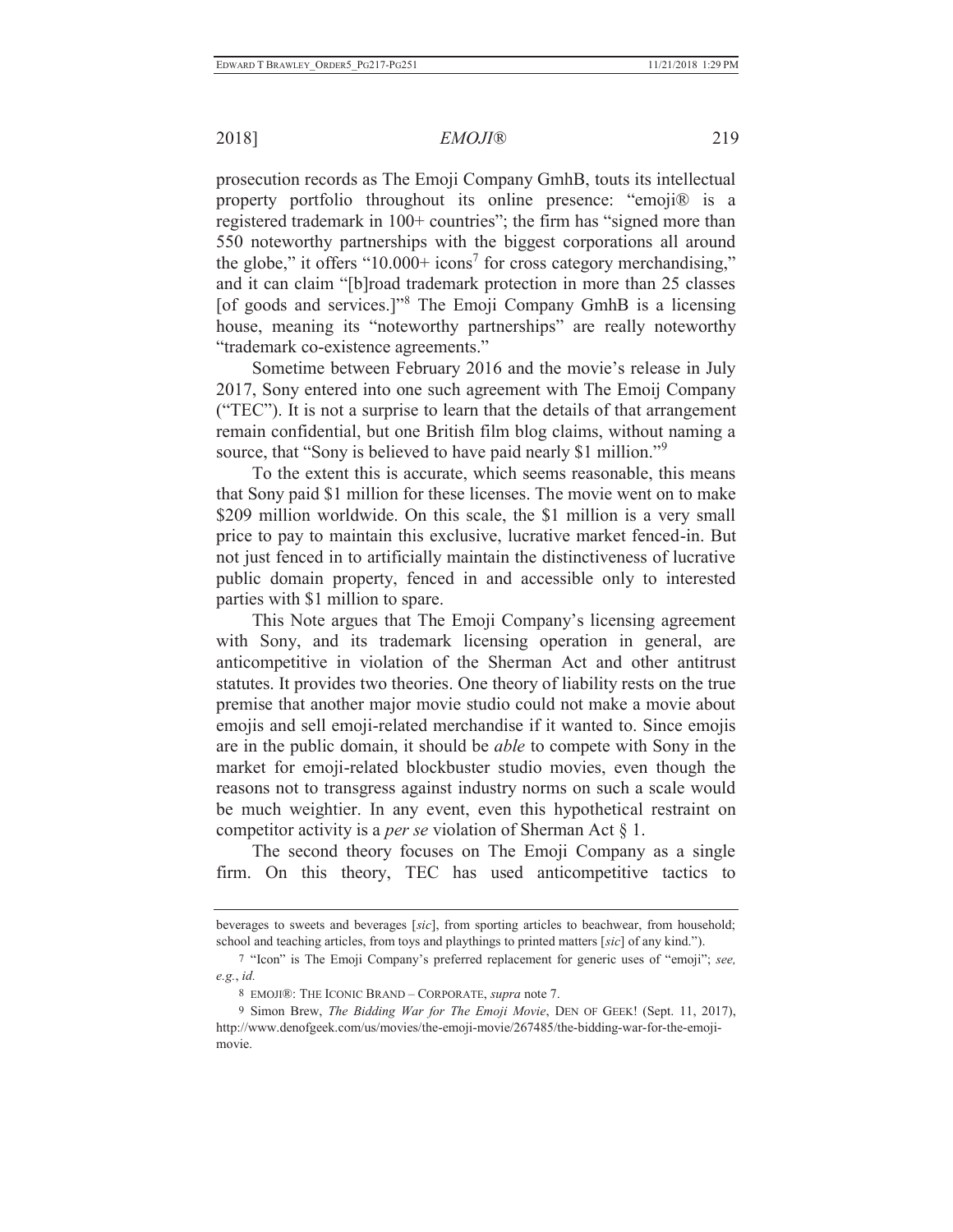accumulate a huge competitive advantage and continues using them to protect and reinforce its dominance as an incumbent firm. The most straightforward version of this theory explains that TEC's operation is facilitated by an arbitrary byproduct of Apple's introduction of emojis to the U.S.—the off-the-charts generic exposure to emojis as generic, public domain symbols. The context in which people most encounter emojis is on their digital keyboards, which presents them as equivalent to basic public-domain letters. This repeated exposure gives TEC an unearned competitive advantage, since this exposure has a familiarizing effect, as can be seen from basic advertising principles.

This Note argues that this creates an anticompetitive monopoly, which is true in several ways. First, Part II described the parties as The Emoji Company, an international trademark licensing operation based in Germany, and Sony Pictures Animation, a competitor in the market for big-budget Hollywood children's movies. Part III goes into greater detail in defining that market, whose scope, for U.S. purposes at least, is dictated by U.S. trademark laws, namely the Lanham Act, and identifies external factors that could have dramatic effects on the channels of market power. Finally, Part IV sets forth two rough models for antitrust liability, cartel activity in violation of Sherman Act  $\S$  1, and single-firm monopolistic conduct in violation of Sherman Act § 2.

#### II. THE FIRMS

#### *A. The Official Emoji Brand®*

The Emoji Company's official website, emoji.com, is a sight to behold, a must for the emoji completist. The header on the home page, prominently declares that visitors are now in the presence of "The Official Brand" and "emoji $\circledR$ : THE ICONIC BRAND."<sup>10</sup> The site itself is divided into two parts: the store, which offers nearly any imaginable emoji-themed consumer good; and the licensing shop, where TEC does brisk business with advertising firms who seek to use emojis in their work.<sup>11</sup> The licensing industry—TEC and competitors—perpetuates itself in large part through global conventions like the Las Vegas

<sup>10</sup> This paper will use this notation for convenience, and SEO. EMOJI®: THE ICONIC BRAND – CORPORATE, *supra* note 7.

<sup>11</sup> *See* EMOJI®: THE ICONIC BRAND – LICENSEES, http://www.emoji.com/corporate/partner/ (last visited Oct. 27, 2018) ("Our clients come from the classic licensing industry, they are active in the field of promotions, they do loyalty programs or integrate our brand and our icons into their global marketing campaigns.").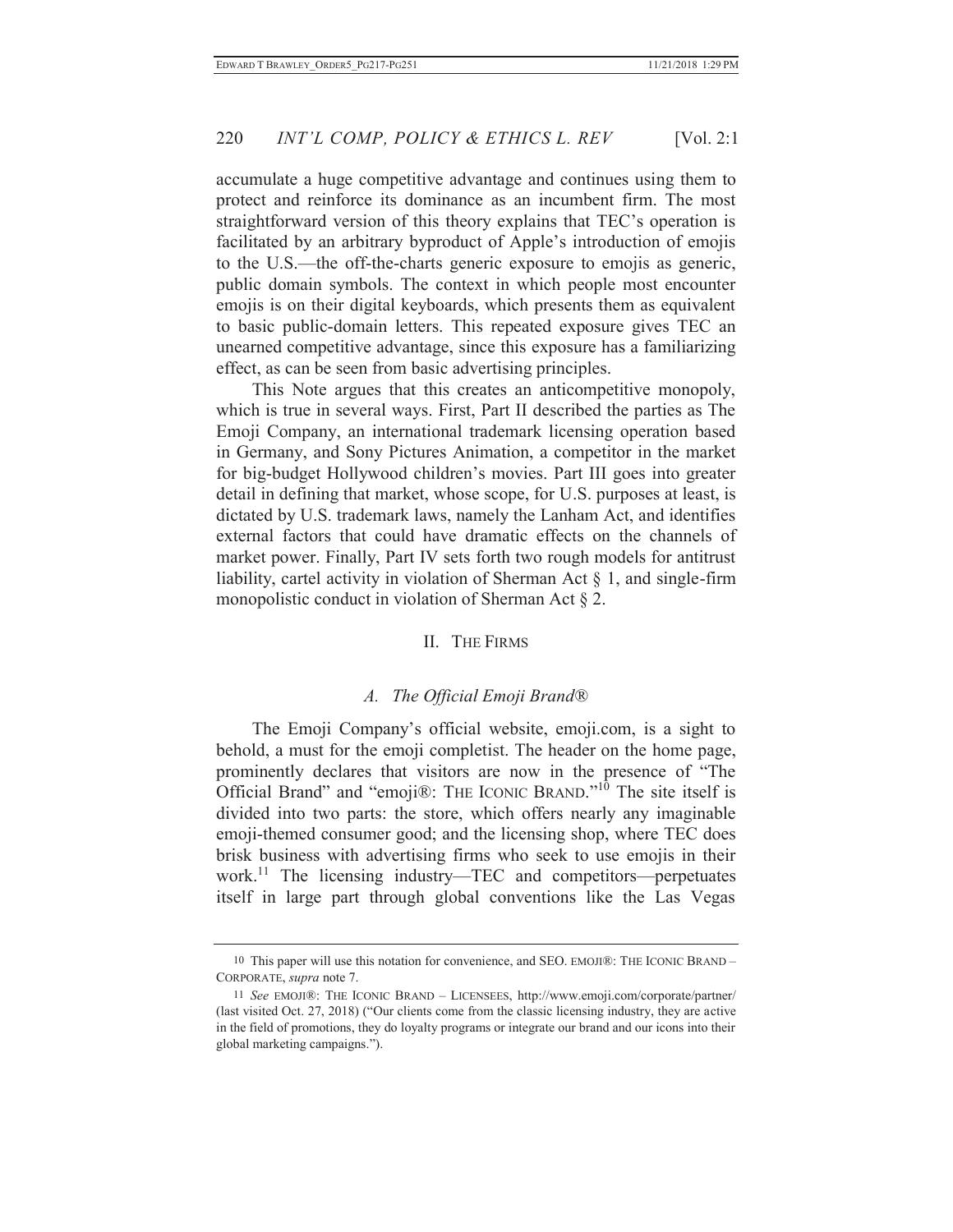Licensing  $Expo<sup>12</sup>$  and Brand Licensing Europe,<sup>13</sup> sponsored by the International Licensing Industry Merchandisers' Association (LIMA), and TEC has fared quite well at these shows. According to un-bylined articles in licensing industry trade blogs, written in the same anachronistic English as the emoji.com copy, TEC was shortlisted in 2017 for "Best teen or adult brand" at the "Licensing Awards" at last year's Las Vegas event. 14 To speculate based on recent trademark application activity and news announcements on emoji.com, the next phase in the brand's development includes "financial services" involving a lottery, emoji-themed pet boarding services, and a record label called—what else?—Emoji Records.<sup>15</sup>

Marco Hüsges, Founder and CEO of The Emoji Company, claims he became interested in emojis sometime in 2013.<sup>16</sup> By that time emojis had been in wide use for about 2 years in the United States, since the Apple keyboard was introduced in  $2011$ .<sup>17</sup> Hüsges explains that

[a]t an early stage in 2013 the management of today's emoji company GmbH was simply amazed by the beauty of communicating via digital icons and this perfect method to express any sort of emotions when using social messenger applications or sending SMS text messages. The management also realized that those little small [*sic*] icons had only been used in the field of digital communication. It was this moment that made the management think about the idea to create an iconic life style brand [*sic*] that would deliver its message to customers all over the world solely by using icons. So the idea was born. $18$ 

15 *See* EMOJI®: THE ICONIC BRAND – EMOJI RECORDS, http://www.emoji.com/emoji-records/ (last visited Oct. 27, 2018) (direct Apple Music, iTunes, Spotify, Amazon Music, and Google Play links available to purchase new single "emoji®: We don't need words to talk").

<sup>12</sup> *The World's Largest Trade Show Dedicated to Licensing*, LIMA: LAS VEGAS LICENSING EXPO 2019, http://www.licensingexpo.com/about (last visited Jan. 19, 2018, 11:12 PM).

<sup>13</sup> *The Definitive Event for the Licensing Industry in Europe,* LIMA: BRAND LICENSING EUROPE 2019,

http://www.brandlicensing.eu/about (last visited Jan. 19, 2018, 11:20 PM).

<sup>14</sup> Samantha Loveday, *Property Shortlist Confirmed for the Licensing Awards*, LICENSINGSOURCE.NET (Jan. 26, 2018), http://www.licensingsource.net/property-shortlistconfirmed-for-the-uk-licensing-awards/ (the Emoji Company's homepage also claims it was named #3 "Most Influential Brand of 2017" by Licensing.biz. Coca-Cola is #2, but this claim could not be verified because the post does not include a link).

<sup>16</sup> EMOJI®: THE ICONIC BRAND – CORPORATE, *supra* note 7.

<sup>17</sup> *Standard Emoji Keyboard Arrives to IOs 5, Here's How to Enable it*, 9TO5MAC (Jun. 8, 2011), https://9to5mac.com/2011/06/08/standard-emoji-keyboard-arrives-to-ios-5-heres-how-toenable-it/ (This was followed in 2013 by Android introducing its own emoji keyboard); *see also* Arielle Pardes, *The WIRED Guide to Emoji*, WIRED (Feb. 1, 2018), https://www.wired.com/story/guide-emoji/.

<sup>18</sup> EMOJI®: THE ICONIC BRAND - CORPORATE, *supra* note 7.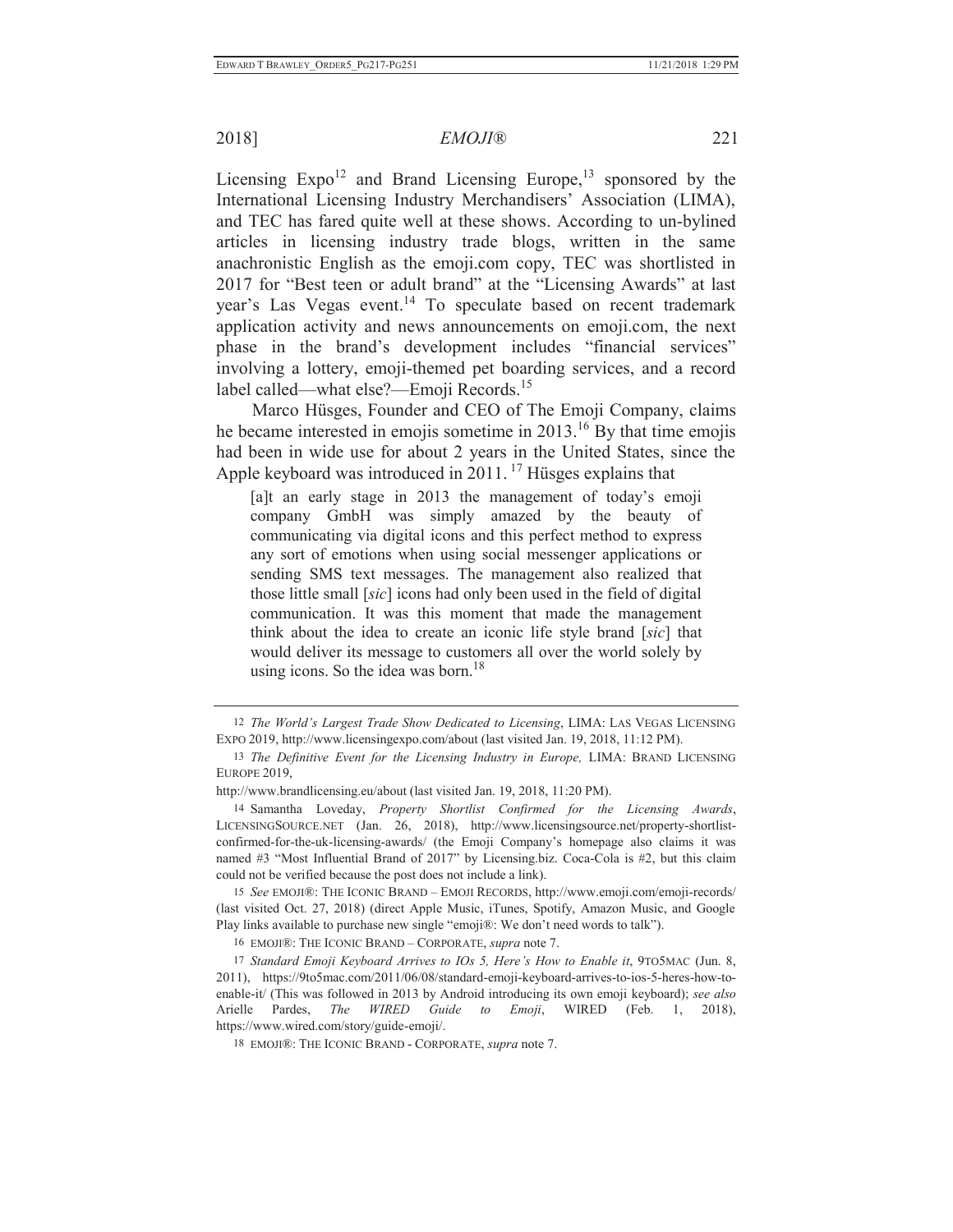"[T]he idea" being to start an "Official Emoji Brand." Reading between the lines of this statement somewhat, Hüsges is setting out his theory of the "Official Emoji Brand": that people had, until 2013, only encountered "those little small icons" via digital communication channels, and The Official Emoji Brand's great achievement was to start offering real life products inspired by emojis. Extrapolating from this general idea, one finds, perhaps surprisingly, that this is all perfectly legal within the Lanham Act, specifically within the anonymous source provision at § 77.19 First of all, there is nothing *per se* preventing a private company from co-opting a brand new viral concept, branding it as it pleases (in terms of goods and services offered and the visual presentation of that viral concept—emojis are a fairly unusual example because they are inherently visual, meaning even fewer sunken costs for TEC), and then claiming the acquired meaning of the association between the company and the "brand" of the viral concept as a result of this investment. This roughly tracks the very behavior anticipated in the Lanham Act's provision at  $\S$  2(f), recognizing acquired secondary meaning for otherwise generically descriptive trademarks. 20 In this case, the easy argument would be that "emoji" is a generic word and therefore has no source-identifying capabilities. However, there is nothing, in theory, that can negate the argument that the common notion of emojis, which most people think of as generic for the genre of things that are little smiley faces that people send through their phones, is a product of The Official Emoji Brand's branding—for all we know, The Emoji Company's careful quality control in its licensing practices is responsible, at great expense no less, for the very idea, or "brand," of emojis many people think of as "generic." Of course nobody would consciously *know* the source, since nobody has ever heard of The Emoji Company, but the Lanham Act goes out of its way to protect trademarks even when the source is *unknown*. 21

This is interesting in a mostly academic trademark law sense, but it is also not hard to see the next example being not so clear-cut, in terms of what percentage of the "primary significance" of an alleged trademark in a given market is due to that trademark claimant's

<sup>19 15</sup> U.S.C. § 1027(1)-(2) (2006) ("to identify and distinguish his or her goods, including a unique product, from those manufactured or sold by others and to indicate the source of the goods, even if that source is unknown.").

<sup>20 15</sup> U.S.C. § 1052(f); *see, e.g.*, Abercrombie & Fitch Co. v. Hunting World, Inc., 537 F.2d 4, 9 (2d Cir. 1976).

<sup>21 15</sup> U.S.C. § 1027(1)-(2).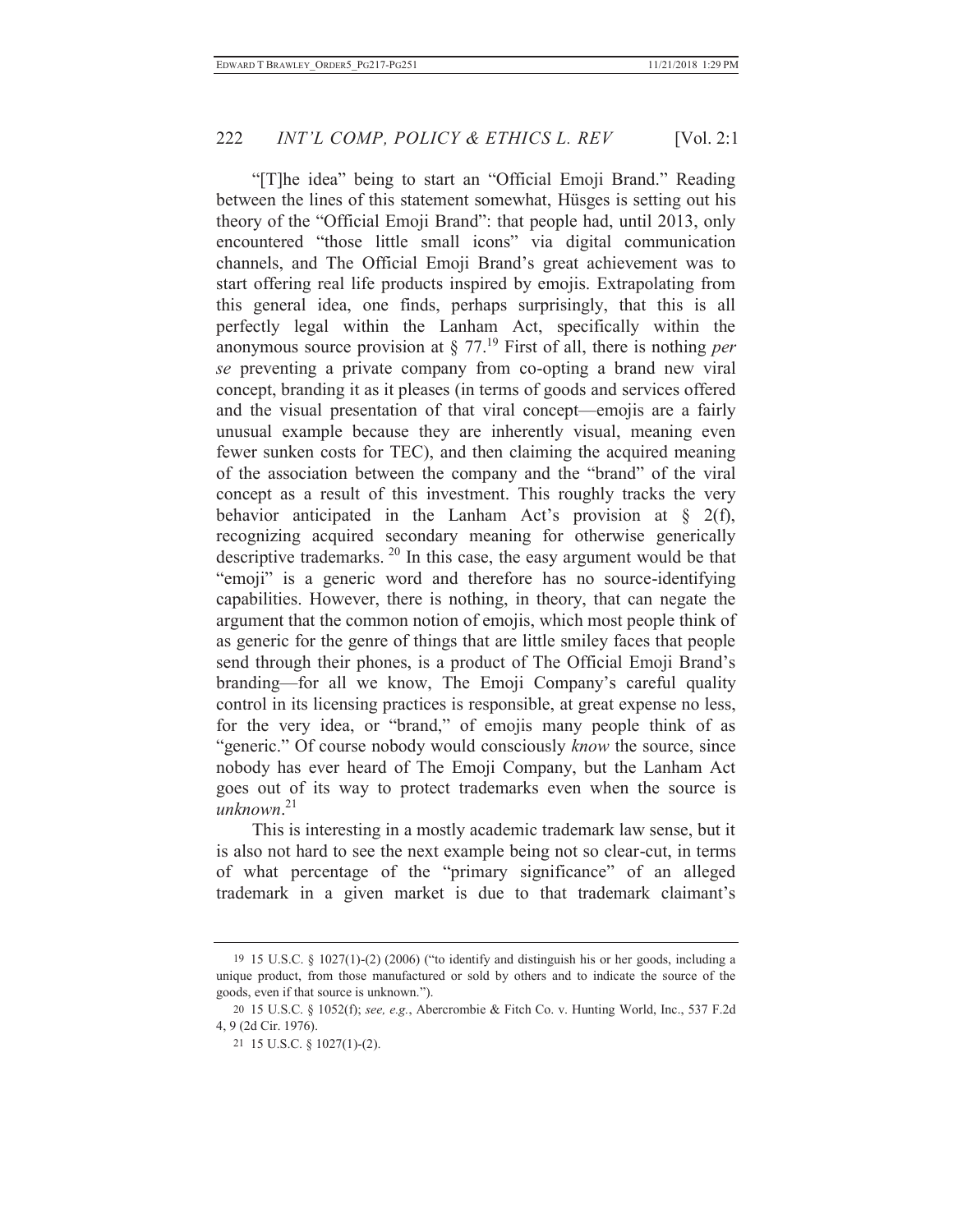2018] *EMOJI®* 223

investment as an "anonymous source" of the aesthetic qualities, etc., of the goods or services.<sup>22</sup> Indeed, in the years since the company's inception in 2013, it has aggressively expanded and acquired trademark rights in the EMOJI as a word mark in as many product categories as possible.23 As the company's website puts it, "[its] trademarks cover up to 25 categories throughout the world. From apparel to cosmetics, from lifestyle to jewelry, from food and beverages to sweets and beverages [*sic*], from sporting articles to beachwear, from household; school and teaching articles, from toys and playthings to printed matters of any kind. Obtain a license from one of [its] representing agencies[.]"<sup>24</sup>

#### *B. Sony Pictures Animation*

Sony is relevant to the extent its relationship between The Emoji Company and Sony Pictures Animation is relevant. SPA and TEC have both horizontal and vertical business relationships—Sony is a manufacturer and distributor of movies, TEC is an IP licensing firm; Sony is a manufacturer and distributor of films and other entertainment, TEC has expressed an interest in expanding into such a market role.<sup>25</sup>

Another crucial point is that the SPA-TEC deal was completely above-board and approved by its competitors. The least interesting perspective in the entire story is the industry perspective, which sees the deal as a standard boilerplate merchandising deal. SPA is merely competing in a well-established entertainment market according to widely accepted business practices. As we will see, if we conceive of the "market" that is being monopolized here as the market corresponding to the possible demand for emoji-licensed merchandise

25 *The Emoji Company: Writing a New Language*, LICENSE GLOBAL (Oct. 4, 2017) https://www.licenseglobal.com/magazine-article/emoji-company-writing-new-language.

<sup>22</sup> *See generally* Kellogg Co. v. Nat'l Biscuit Co., 305 U.S. 111, 119 (1938).

<sup>23</sup> EMOJI®: THE ICONIC BRAND - CORPORATE, *supra* note 7 (at the "cross category merchandise" heading on this page of the website).

<sup>24</sup> *Id.* (it is not at all hard to imagine, especially given the unpredictability of media markets, emojis eventually becoming highly guarded proprietary cultural assets, like Disney characters. There is something to be said for this arrangement, that a major Hollywood studio knows better how to "manage the franchise," so to speak. There are some interesting parallels between this attitude towards borderline public-domain cultural properties and the pharmaceutical industrydictated norms around extending drug patent monopolies (*see* § IV(A), *infra.*) and some of Microsoft's initial arguments for allowing it to push Netscape out of the browser market by packaging its Internet Explorer with its market-dominant Windows 95 operating system (*see* § IV(B)(2) *infra.*). "Any other rule, Microsoft argues, 'would enmesh the courts with technical and uncertain inquiry into the technological justifiability of functional integration and cast unfortunate doubt on the legality of product innovations in serious detriment to the industry and without any legitimate antitrust purpose.'").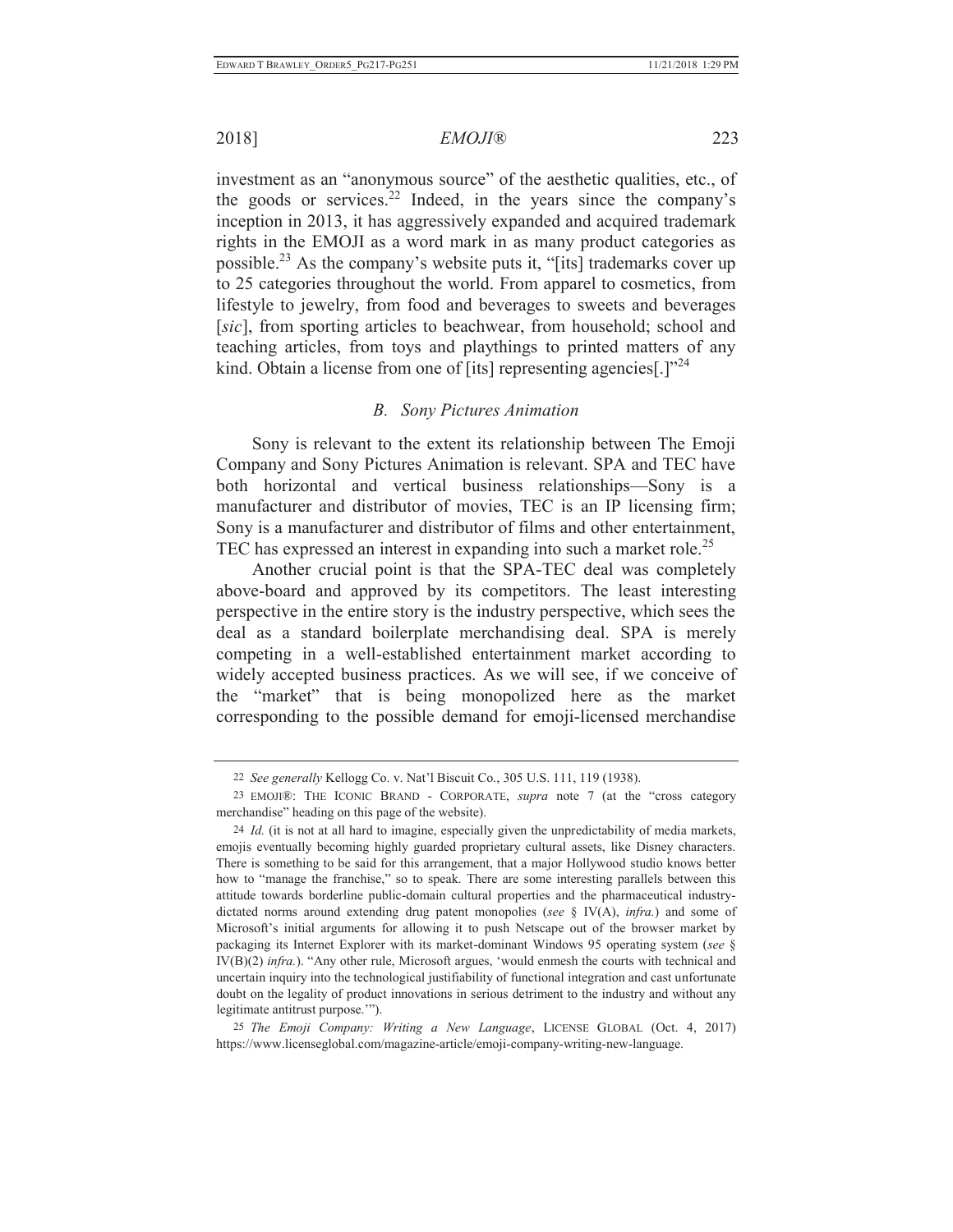and services, one effect of the SPA-TEC deal was to draw a hard line in that market that effectively excludes all producers smaller than Sony, by legal budget. As though the picture is not bleak enough, the agreement exists in a market with few competitors—other Hollywood studios, streaming sites, and maybe foreign studios—whose interests happen to dovetail with both Sony and TEC. Even though the SPA-TEC is behind the scenes for most people, its consequence is present in the "overall commercial impression" of the movie, so to speak. It presents emojis as though they are the X-Men, a proprietary film franchise that is the property of one studio (an industry heavyweight). When it is seen as normal that big entertainment conglomerates can just reach out and claim something like emojis as their own, no questions asked, all big entertainment conglomerates win. It would be like a pharmaceutical company suddenly crusading for more principled enforcement of patent laws, so drugs could go generic sooner.

## III. THE MARKET

Defining the market affected is one of the most important and debated requirements of a successful antitrust complaint. Here, the market is likely the most difficult element of the claim to establish, but, by looking to predictable sorting factors in the collective supply chain available to meet the available demand for Emoji Stuff (ES), versus the currently practicable supply chain, a workable market definition is possible.

As a starting point, it is possible to pinpoint a but-for cause of The Emoji Company's anticompetitive power (at least as it relates to the U.S. market and U.S.P.T.O. trademark registrations) to a single act: Apple's 2011 release of iOS 5, a fairly routine update to the operating system software that runs iPhones. <sup>26</sup> Although it was possible to text emojis on U.S. smartphones before this update, this is the official Apple update that made the emoji keyboard part of the standard suite of communication tools at one's disposal when entering text into a digital field on that or any other touch screen device.<sup>27</sup> The scale of this decision is difficult to wrap your head around, since on one hand the emoji keyboard is a novelty, a tiny widget that can only really be used in certain contexts. On the other hand, however, this iPhone software update caused emoji use to skyrocket, spurred heated intergenerational

<sup>26</sup> Jeff Blagdon, *How Emoji Conquered the World*, VERGE, March 4, 2013, https://www.theverge.com/2013/3/4/3966140/how-emoji-conquered-the-world.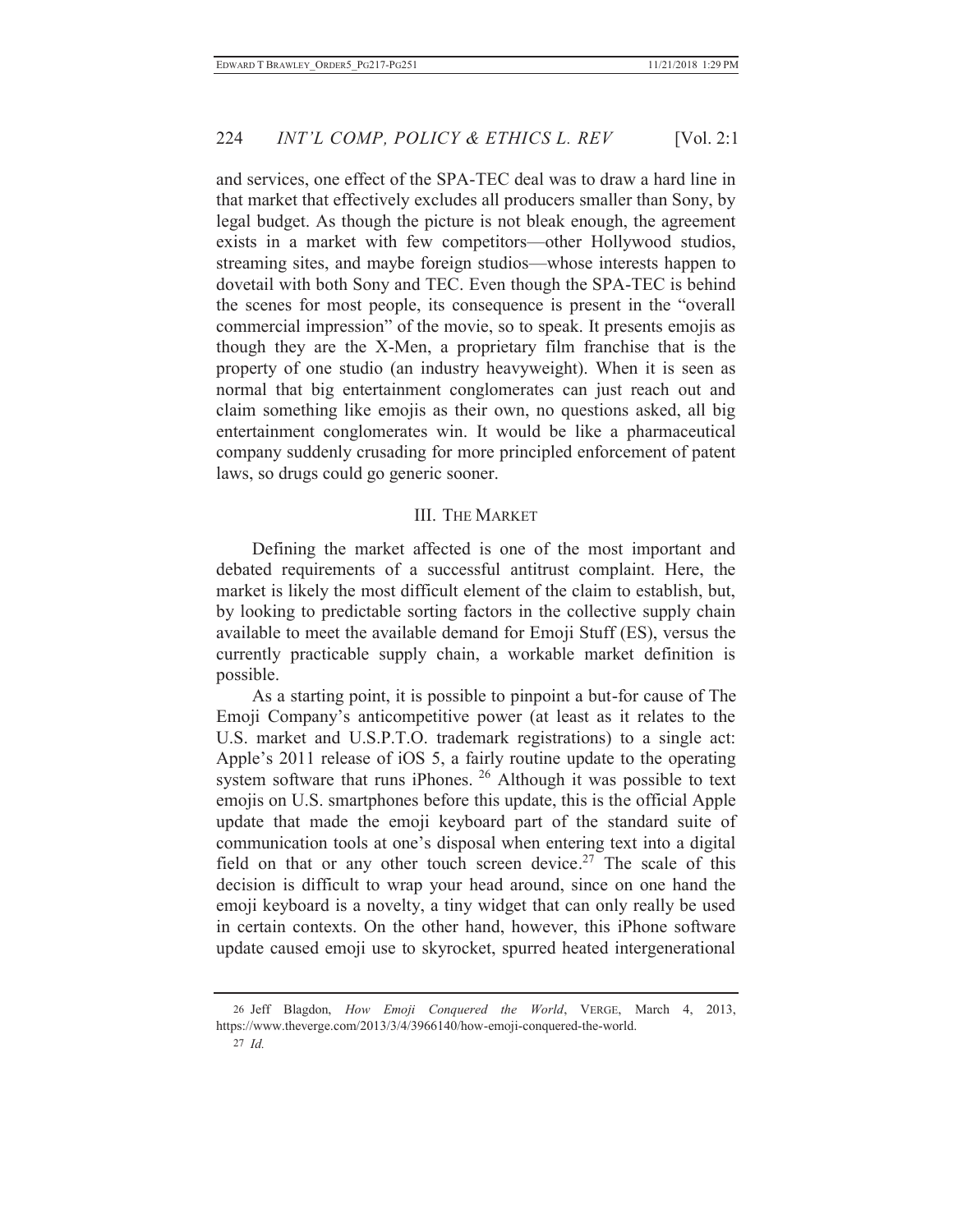debates about culture and society, altered the nature of human communication in a discernable, fundamental way. According to experts, 3.2 billion people worldwide – nearly half the world's population – had internet access by 2016, and an overwhelming 75 percent of those used smart phones.28 Current estimates put the number of emojis sent each day at around 6 billion, making it the most used system of communication on Earth.<sup>29</sup>

This creates an intellectual property valuation problem of an unprecedented scale. Brand marketers struggle to get their trademarks in front of enough of the right target audience to eke out slim profit margins, often requiring large investments in advertising. Each day, the Official Emoji Brand gets billions of free impressions when people across the world pull up their smart phone keyboard to send any communication.<sup>30</sup> This creates almost a category-error-like effect when analyzed according to standard IP valuation methods, and similarly when subject to the available methods for discerning and attributing meaning for the purposes of trademark law, as provided in the U.S. Lanham Act. Toward a workable model of the facts, this uncertainty can be explained by several baseline facts unique to the emoji example. First, the unusual degree to which trademark registration(s) of EMOJI as a standard character mark can allow the trademark registrant to exercise control over the representation of emojis in that specific product category.<sup>31</sup> Second, the inherently visual nature of emojis.

<sup>28</sup> VYVYAN EVANS, THE EMOJI CODE: THE LINGUISTICS BEHIND SMILEY FACES AND SCAREDY CATS 21-22 (Picador 2017).

<sup>29</sup> *See generally id.* (Evans points out that this makes it more popular than any traditional language, including English and Chinese. This point seems to be largely rhetorical, as he is playing fast and loose with the methodology, but still, pretty impressive).

<sup>30</sup> *See* Mitchel Broussard, *Messages in iOS 10: How to Use Emoji Replacement and Prediction*, MACRUMORS (Sept. 13, 2016, 6:21 PM), https://www.macrumors.com/how-to/ios-10-messages-emoji/ (in its intervening OS updates, Apple has updated to the full predictive emoji AutoCorrect, free advertising for TEC on a biblical scale); *see* MARA EINSTEIN, BLACK OPS ADVERTISING: NATIVE ADS, CONTENT MARKETING, AND THE COVERT WORLD OF THE DIGITAL SELL, 109-111 (O/R Books 2016) ("Bottom line: companies need to get people talking about their product, and the more the better. Luckily for them, because of digital technology we share more content with more people than we ever have, more quickly and more often . . . [W]ord of mouth is integral to stealth forms of marketing because 'peer group recommendation is the ultimate marketing weapon.'") (*quoting* Andrew M. Kaikati & Jack G. Kaikati, *Stealth Marketing: How to Reach Consumers Surreptitiously*, 46 CALIFORNIA MANAGEMENT REVIEW 6-21 (2004)).

<sup>31</sup> *Cf.* Elliott v. Google, Inc., 860 F.3d 1151, 1160 (9th Cir. 2017) ("Here, [the survey administrator] asked 251 respondents: 'If you were to going to ask a friend to search for something on the Internet, what word or phrase would you use to tell him/her what you want him/her to do?' Over half of 251 respondents answered this question by using the word 'google' as a verb."). Imagine the numbers if the administrator asked, "If you were going to ask a friend to text you a little expressive smiley face that helps clarify the tone of the message, what word or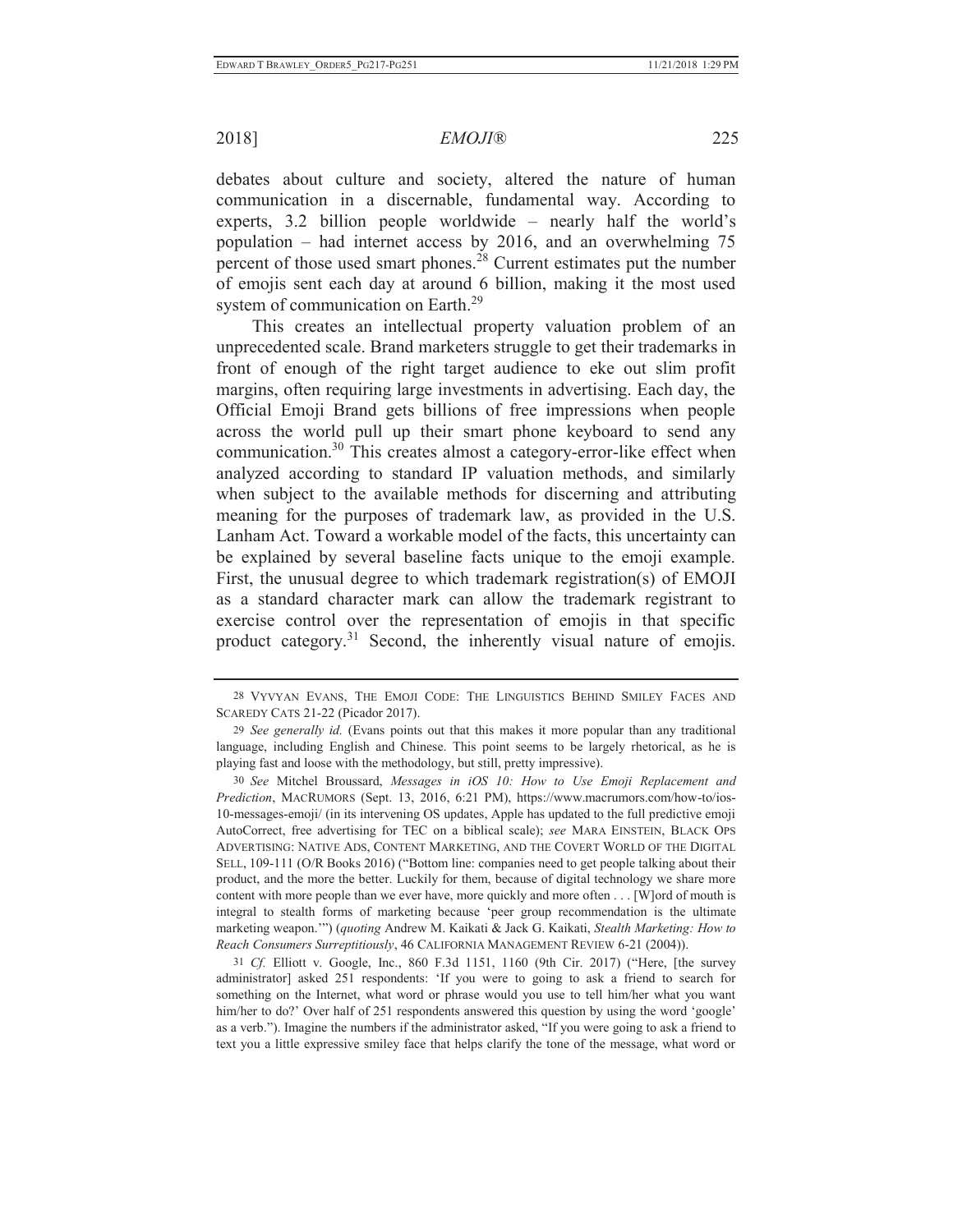Perhaps because they were intended to ameliorate confusion between two parties when communicating via text-based medium, they draw one's attention in, they inspire positive feelings, and the like.<sup>32</sup>

Finally, from a purely economic perspective, there is one hard number: the \$209 million SPA made at the box office with *The Emoji Movie*. The Emoji Company, to be fair, has this scale of goodwill at its disposal only after a few years hard work (although with presumably low sunken costs). The method used starts with establishing filing dates, via trademark applications in jurisdictions across the world.

### *A. U.S. Trademark Law*

A trademark is "any word, name, symbol, or device, or any combination thereof. . .used by a person. . .to identify and distinguish his or her goods, including a unique product, from those manufactured or sold by others and to indicate the source of the goods, even if that source is unknown."<sup>33</sup>

Until the 1900s, trademarks were largely unnecessary in the United States.<sup>34</sup> Most people lived in rural areas and did their shopping face-toface with local merchants with whom they were familiar, so there was no need for source-identifying branding.<sup>35</sup> As the twentieth century got underway, however, Americans began migrating to large cities and commerce expanded beyond one's familiar town of people (and products) to faraway sources, and the number of commercial options facing the average consumer skyrocketed.<sup>36</sup> Interestingly, this is also the era in which brands began putting faces on their products to seem more trustworthy and likable. $37$  The advertising industry during this period,

35 *Id*. at 39.

phrase would you use?" or "If you wanted to search an online retailer for merchandise relating to the little yellow smiley faces, what word or phrase would you use?"

<sup>32</sup> Marc Schenker, *The Surprising History of Emojis*, WEB DESIGNER DEPOT (Oct. 19, 2016, 3:54 PM), https://www.webdesignerdepot.com/2016/10/the-surprising-history-of-emojis (detailing the actual invention of emojis, by Japanese designer Shigetake Kurita, as inspired by the need to ameliorate interpretive confusion in emails, still a new medium in 1999).

<sup>33 15</sup> U.S.C.A. § 1127 (West 2006).

<sup>34</sup> Edward S. Rogers, *Some Historical Matter Concerning Trade Marks*, 9 MICH. L. REV. 29, 41-43 (1910).

<sup>36</sup> *See* Bartholomew, *supra* note 1, at 14, at n. 118 ("[T]he variety of foods and the number of brands being introduced to the American woman by 1910 must have been staggering.") (quoting JAMES D. NORRIS, ADVERTISING AND THE TRANSFORMATION OF AMERICAN SOCIETY, 1865- 1920, 107 (1990)).

<sup>37</sup> MATT HAIG, BRAND FAILURES: THE TRUTH ABOUT THE 100 BIGGEST BRANDING MISTAKES OF ALL TIME 1 (Kogan Page Ltd., 2003) ("In the 1880s, companies such as Campbell's, Heinz and Quaker Oats were growing ever more concerned about the consumer's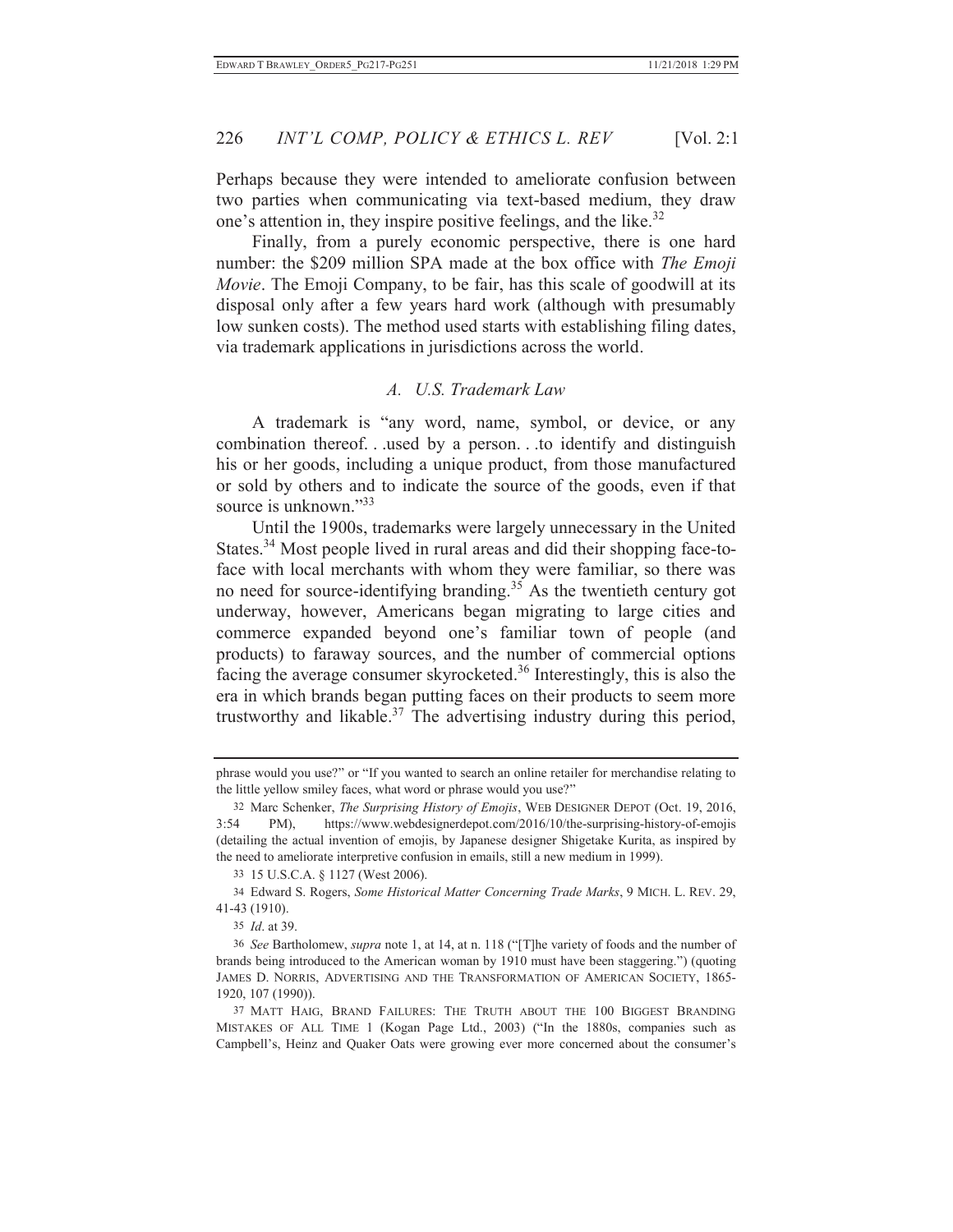such that it was, had shifted from the purely informational approach to such bare persuasion tactics, appealing to consumers' sub-rational psychological impulses.38

Trademark courts were not thrilled with this. The whole point of trademark law was to preserve the goodwill engendered by high quality products and minimize the consumer's search costs in the marketplace.<sup>39</sup> Judge Learned Hand, for one, worried that the new mass persuasion techniques of advertising would warp this entire incentive dynamic, namely, that "the art of advertising [would] spuriously reinforce[] a genuine demand [for a mediocre product] by the power of suggestion."<sup>40</sup> A Pennsylvania district court speculated that "a very small improvement" to a product, multiplied by "a mastery of the psychology of advertising" could lead to a *de facto* monopoly in the market for the product in question. $41$  Meanwhile, the advertising industry was just coalescing into its modern form, both structurally and morally; a popular trade publication went as far as to refer to advertising agents, not as agents, but as "attorneys."<sup>42</sup>

The federal trademark act, introduced into the House of Representatives by Texas Congressman Fritz Lanham and signed into law by President Harry S. Truman in 1946, was necessitated by the Supreme Court's decision in *Erie Railroad Co. v. Tompkins* eight years before.43 As illustrated in the foregoing, U.S. trademark law until the 1900s was a state common law matter. As the economy expanded with

38 Bartholomew, *supra* note 1, at 12-13 ("Between 1880 and 1920, advertising evolved from a relatively small part of American commercial life into a crucial component of the national economy. The nature of advertising also changed. Where advertising had once simply supplied raw information about a product to consumers, by the 1920s, advertising was a professional art that relied on emotional appeals with little to no informational content.").

39 *See, e.g.*, Stacey L. Dogan & Mark Lemley, *What the Right of Publicity Can Learn from Trademark Law*, 58 STAN. L. REV. 1161, 1165 (2006) ("Trademarks are not property rights in the traditional sense, though a few courts and commentators have suggested that trademark owners should have property-like rights over their marks. Trademark cases tend instead to be decided either based on likelihood of confusion or on dilution grounds, both of which bear a clear relationship to the goal of protecting trademarks as informational symbols in the marketplace.").

40 Shredded Wheat Co. v. Humphrey Cornell Co., 250 F. 960, 962 (2d Cir. 1918).

41 Dayton Eng'g Labs. Co. v. Kent, 260 F. 187, 189 (E.D. Penn. 1918).

42 Bartholomew, *supra* note 1, at 19.

43 304 U.S. 64 (1938); *see, e.g.*, Sergei S. Zlinkoff, *Erie v. Tompkins*: *In Relation to the Law of Trade-Marks and Unfair Competition*, 42 COLUM. L. REV. 955 (1942).

reaction to mass-produced products. Brand identities were designed not only to help these products stand out, but also to reassure a public anxious about the whole concept of factoryproduced goods. By adding a 'human' element to the product, branding put the 19th-century shoppers' minds at rest. They may have once placed their trust in their friendly shopkeeper, but now they could place it in the brands themselves, and the smiling faces of Uncle Ben or Aunt Jemima which beamed down from the shop shelves.").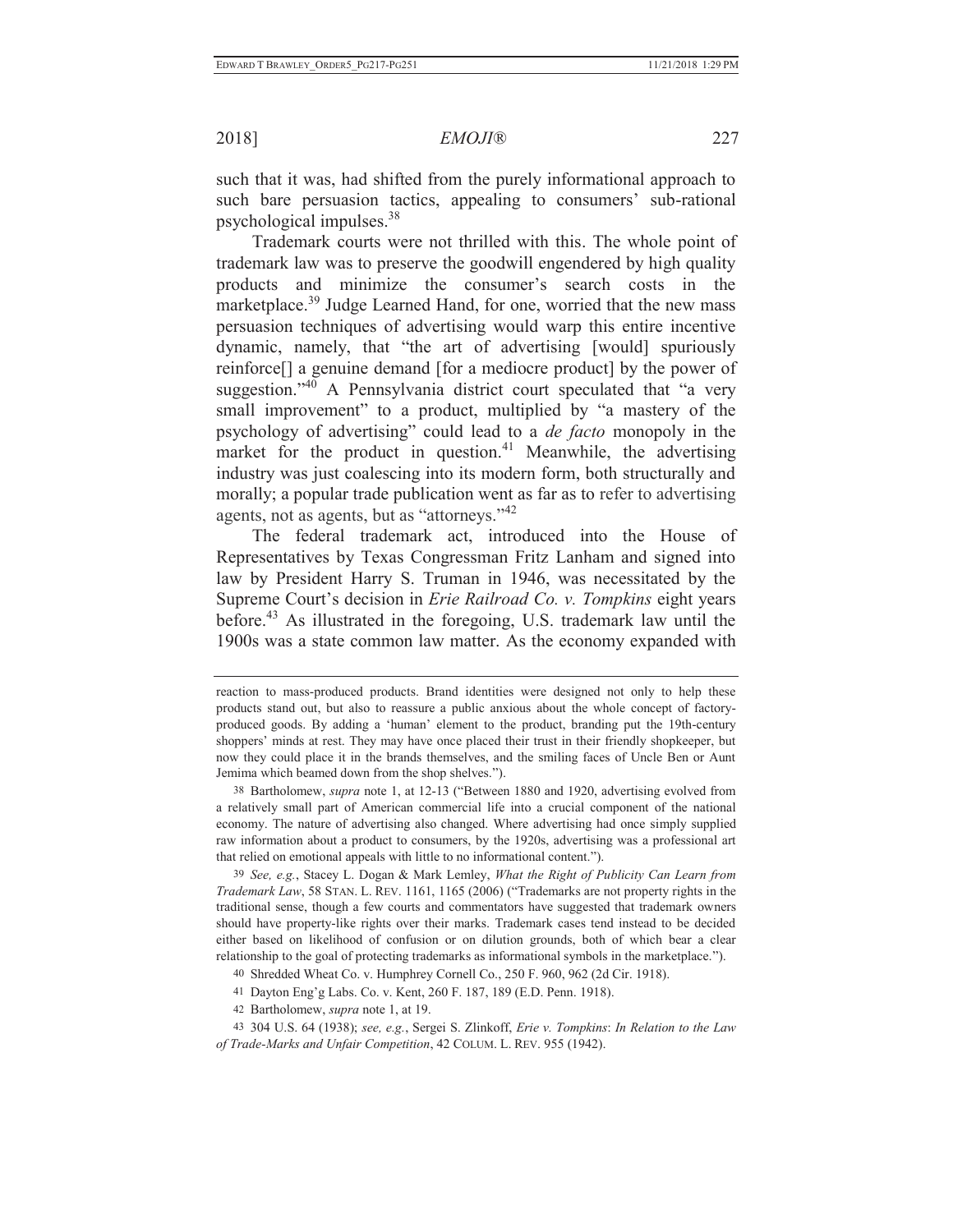the help of mass media advertising and cheap long-distance shipping in the early twentieth century, trademark common law expanded with it.<sup>44</sup> Eventually, by the time the Supreme Court decides *Erie* in 1938, there was something like a federal common law of trademarks.<sup>45</sup> *Erie*, however, held that federal courts sitting in diversity jurisdiction were to apply state law, rather than federal common law.46 Trademark courts were especially confused by the change, since this area of the law happens to require a comprehensive registry and registration infrastructure. "Are all cases of trade-marks and unfair competition to be resolved by reference to 'state' law, or is there to be a differentiation between cases involving trade-marks registered under the Trade-Mark Acts, and those not so registered?" practitioners wondered.<sup>47</sup> Would different law apply "depending upon whether the marks in question are registered under the 1905 Act or the 1920 Act? Will the 'remedies' provided for by the Trade-Mark Acts be governed by federal law whereas the determination of the 'rights,' upon the basis of which the remedies are invoked, be controlled by state law?"48 The passage of the Lanham Act would consolidate and streamline the existing, roughly agreed-upon nationwide trademark law.49

### 1. The Lanham Act

The Lanham Act is built on a few broad, interlocking principles. First, trademarks are basically only as strong as their source-identifying capability.50 That is, trademarks are chiefly concerned with making it very easy for consumers to spot the product they want from among a shelf of competitors' products, and with instilling confidence that when a person buys a company's trademarked products, the products will actually have been made by the company the trademark identifies as the source of the products. Second, this source-identifying function—the Prime Directive of trademarks, so to speak—is operationalized through the concept of distinctiveness. The Lanham Act has a very positivist

<sup>44</sup> Bartholomew, *supra* note 1, at 30-32.

<sup>45</sup> *See generally* Zlinkoff, *supra* note 44.

<sup>46</sup> Erie R.R. Co. v. Tompkns, 304 U.S. at 64 (1938).

<sup>47</sup> Zlinkoff, *supra* note 44, at 956.

<sup>48</sup> *Id.*

<sup>49</sup> *Id.* at 986.

<sup>50</sup> *See, e.g. Elliott*, 860 F.3d at 1156 (holding that GOOGLE remains a valid trademark, despite massive-scale use of the word as an indiscriminate verb meaning "to search the internet," since the vast bulk of these consumers still know that this indiscriminate use references a *particular source* of internet searches, namely Google).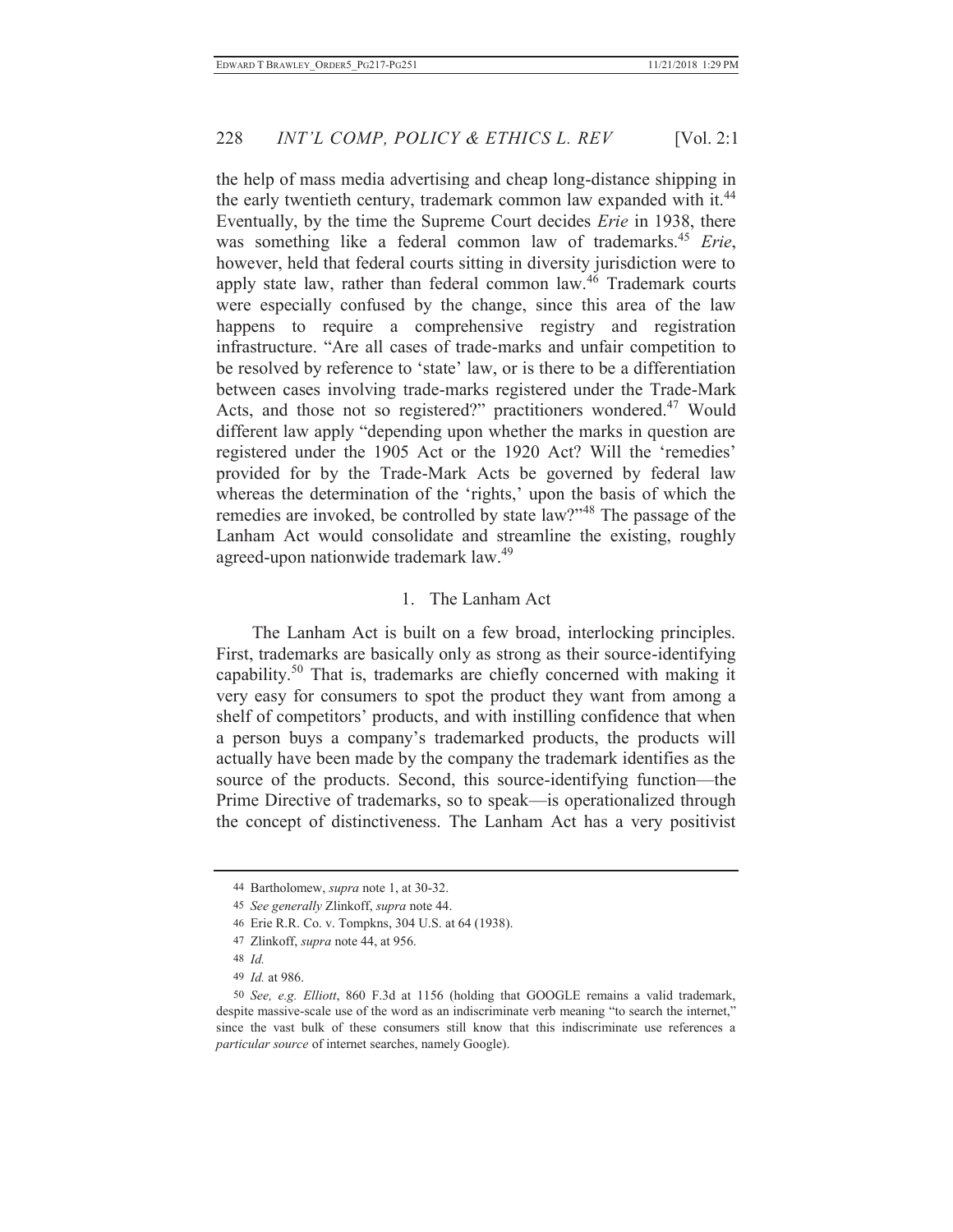attitude about distinctiveness. It takes the view that even if a trademark would seem to have no source-identifying capability, such as a sporting goods store called "Sports Store," the application will be registered if the applicant can show that the seemingly merely descriptive phrase has acquired sufficient distinctiveness through repeated exposures to consumers in its capacity as identifying this particular producer as the source of this particular version of a generic good.<sup>51</sup> Third, this concept of source-identifying use is often framed as the counterpart to a given specific category of *per se* non-source-identifying trademarks: marks that are used merely ornamentally.<sup>52</sup> This distinction is often a fine one, one instantiation being the difference between a T-shirt with a random word or phrase across the front and a similar T-shirt with another word, a trademark, across the front that registers to people who encounter the shirt as the name of the brand that made the shirt.<sup>53</sup>

The Lanham Act evaluates a proposed mark according to a scale of generally increasing distinctiveness: "(1) generic; (2) descriptive; (3) suggestive; and (4) arbitrary or fanciful."<sup>54</sup> A trademark is valid if it is able to identify the source of goods it marks, thereby distinguishing them from others' goods.<sup>55</sup> Thus, a trademark that is generic is held to be invalid because it only identifies the genre of product, not a specific producer. Merely descriptive marks—e.g. Sports Store—are invalid because they only describe *any* version of a member in the given genre (here, sporting goods stores), not those of any particular source.<sup>56</sup>

<sup>51</sup> *See, e.g.*, *Kellogg Co.*, 305 U.S. at 118-19 (discussing, in an influential pre-Lanham Act case, the process of a merely descriptive phrase acquiring trademark distinctiveness as a byproduct of a patent monopoly); *see also* Miller's Ale House, Inc. v. Boynton Carolina Ale House, LLC, 702 F.3d 1312, 1320 (11th Cir. 2012) (considering the possibility of the merely descriptive mark ALE HOUSE acquiring sufficient distinctiveness without the help of a patent monopoly, and holding that it could not); Hard Rock Cafe Int'. v. Hard Rock Cafe Int'l, Inc. 951 F.2d 684, 691 (5th Cir. 1992) (addressing a similar issue with respect to the trademark PIG SANDWICH); Boston Duck Tours, LP v. Super Duck Tours, LLC, 531 F.3d 1, 21 (1st Cir. 2008) (addressing a similar issue with respect to the trademark DUCK TOUR).

<sup>52</sup> *See, e.g.*, In re David Crystal, Inc., 296 F.2d 771, 132 USPQ 1 (C.C.P.A. 1961) (two parallel colored stripes on the top of a sock design held merely ornamental absent evidence that the purchasing public recognized the design as a trademark); In re Sunburst Prods., Inc., 51 USPQ2d 1834 (TTAB 1999) (holding that the color scheme of a sports watch would not be perceived as a source indicator); *see generally* TMEP 1202.03 Refusal on Basis of Ornamentation.

<sup>53</sup> *Id.*

<sup>54</sup> Abercrombie & Fitch Co. v. Hunting World, Inc., 537 F.2d 4, 9 (2d Cir. 1976).

<sup>55</sup> Bayer Co. v. United Drug Co., 272 F. 505, 509 (S.D.N.Y. 1921); DuPont Cellophane Co. v. Waxed Prods. Co., 85 F.2d 75, 82 (2d Cir. 1936); Freecycle Network, Inc. v. Oey, 505 F.3d 898, 905 (9th Cir. 2007).

<sup>56</sup> Henry Siegel Co. v. M & R Int'l Mfg. Co*.*, 4 U.S.P.Q.2d 1154, 1159 (T.T.A.B. 1987) ("[a] term is merely descriptive [under Section 2(e)(1) of the Trademark Act where] if, as applied to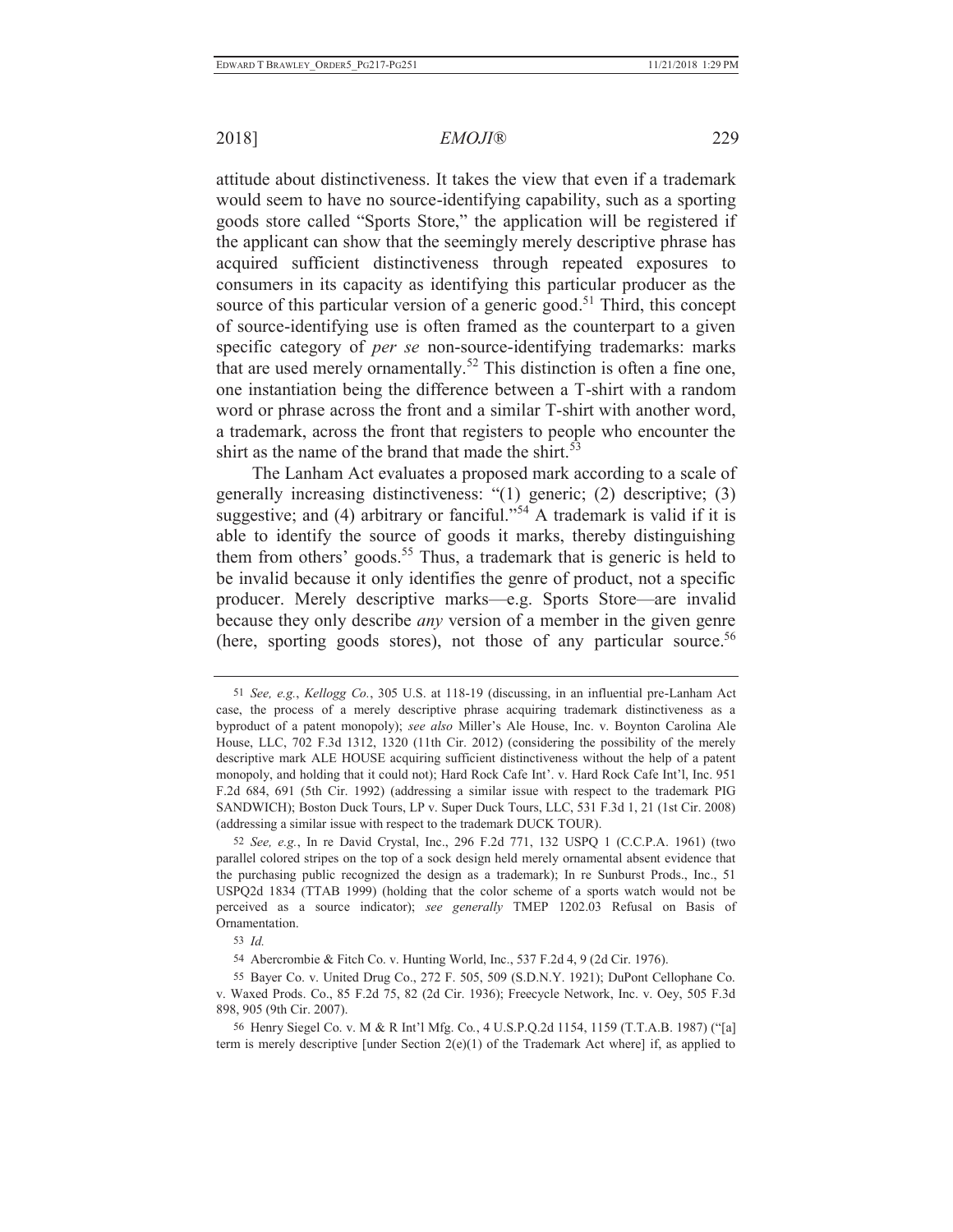However, a descriptive mark may achieve distinctiveness if it acquires additional meaning that ties it to the producer in the minds of consumers—the "acquired meaning" after Sports Store has been a famous sporting goods store for 20 years. Moving from "(1) generic" towards "(5) fanciful," after passing non-distinctive "merely descriptive" to "descriptive but with acquired distinctiveness," everything else is inherently distinctive.<sup>57</sup> A trademark is "suggestive" if its connection to the goods or services "cannot be understood without "some measure of imagination and 'mental pause.'"58 An example of a suggestive trademark would be "Greyhound"—a long, skinny dog, who is known for being fast, and is grey, a subdued color appropriate for long distance bus travel. Some courts call this "multi-stage reasoning" or "tak[ing] a moment to use one's imagination, memory, or experience to reach a conclusion as to the nature of the goods or services."<sup>59</sup> Arbitrary marks are trademarks in the form of a cognizable word or phrase, among other things, that happen to not have any connection to the trademarked good or service. The obvious example of an arbitrary trademark is Apple, which would not have source-identifying capability for an apple orchard, but is distinctive when used to mark the goods of a computer company. Finally, fanciful trademarks are simply made-up words that have come to be associated with a particular brand in a particular context. "Google" is a fanciful trademark.<sup>60</sup> This framework is, again, all premised on the principle that the producer of a product should get credit for the goodwill generated by his or her product in the market for that product, and make it as easy as possible for consumers to find that product when they want to buy it again. $61$ 

In the United States, one can acquire a trademark in several ways. One way is to just use it in commerce until it becomes distinctive for a given good or service and, registration or not, that is a trademark.<sup>62</sup> The Lanham Act also allows applicants to simply begin using a mark in a brand new commercial enterprise, show proof of the mark's use in

62 *See generally Kellogg Co.*, 305 U.S. at 111.

the goods or services in question, it describes an ingredient, quality, characteristic, function, feature, composition, purpose, attribute, use, etc. of such goods or services"); *see also*  TRADEMARK MANUAL OF EXAMINING PROCEDURE § 1209.01 (2017)*.*

<sup>57</sup> *See Miller's Ale House, Inc.*, 702 F.3d at 1318; *see also Boston Duck Tours, LP*, 531 F.3d at 10, 14.

<sup>58</sup> In re Shutts, 217 U.S.P.Q. 363, 364-5 (T.T.A.B. 1983); *see also* TRADEMARK MANUAL OF EXAMINING PROCEDURE § 1209.01(a).

<sup>59</sup> *In re Shutts*, 217 U.S.P.O. at 364-5.

<sup>60</sup> *See Elliott*, 860 F.3d at 1231.

<sup>61</sup> Trade-Mark Cases v. Steffens, 100 U.S. 82, 92-96 (1879).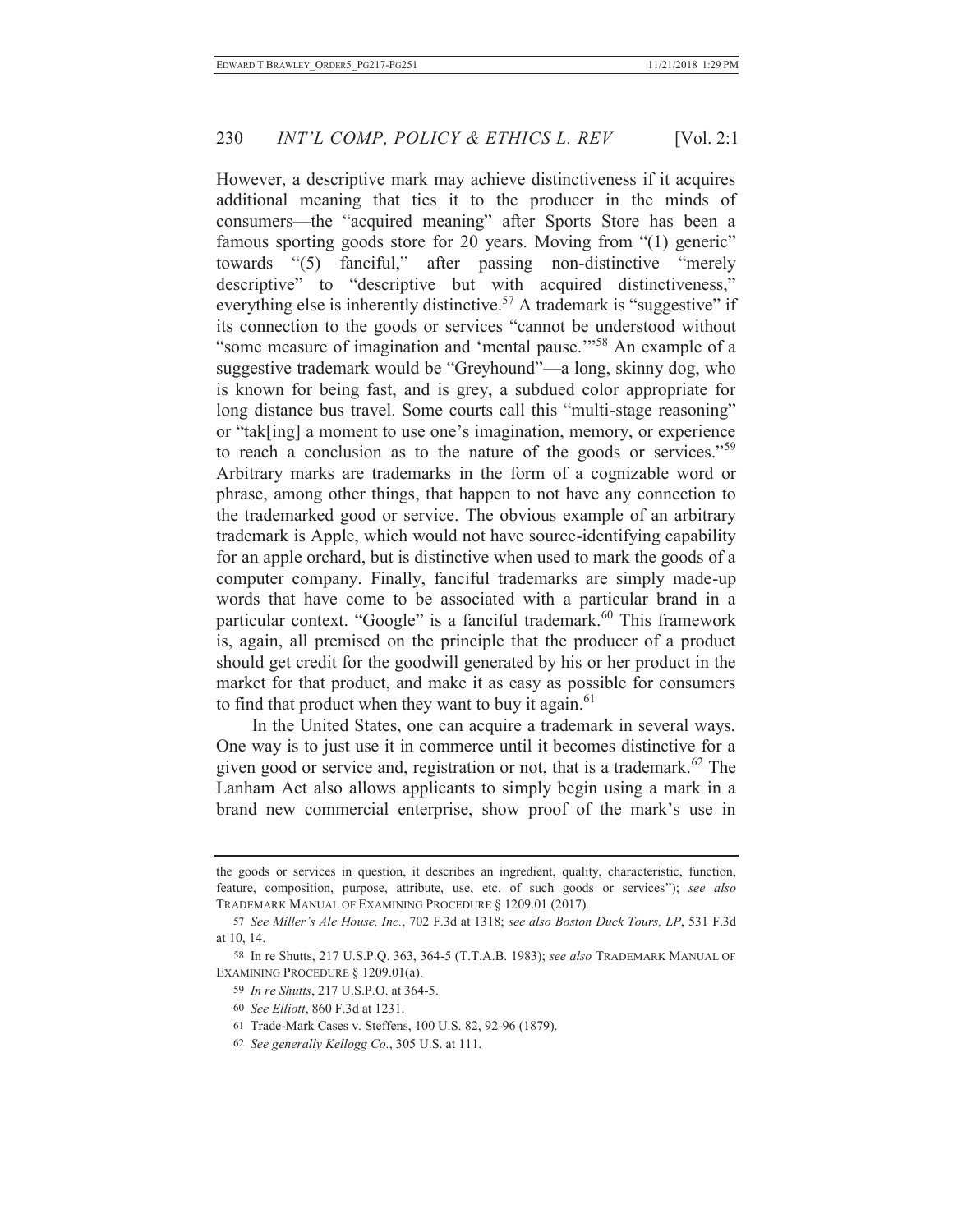## 2018] *EMOJI®* 231

commerce in the form of a photo of the product with the trademark on it (a specimen), and be issued a registration. This is the 1(a) filing basis, set forth in the first section of the Act.<sup>63</sup> The other popular filing basis is provided at Lanham Act  $\S$  1(b). A 1(b) application does not require the applicant to prove use of the trademark in commerce; it does not even require that the applicant be engaged with any commerce.<sup> $64$ </sup> Section 1(b) requires only that the applicant sign a declaration that it *intends* to use the mark. The advantage of this is it does not require a specimen and the applicant can establish a filing date on the date of the 1(b) filing, but the registration will not be issued until the PTO receives from the applicant a specimen, or "statement of use" within six months of the filing date.<sup>65</sup>

Once a trademark is granted registration on the Principal Registry it enjoys a heightened level of protection in the form of the statutory presumption of validity of the mark.<sup>66</sup> Specifically, once a mark is registered it is assumed to have source-identifying capability. Unregistered marks, even if clearly valid source-identifying trademarks, still have the burden to prove distinctiveness as a threshold matter.<sup>67</sup>

A critical feature of trademark law in the United States is the Nice Classification of Goods and Services. The Nice Classification, promulgated by an international multilateral treaty organized by the World Intellectual Property Organization, is a critical feature of over 80 countries' trademark jurisprudence worldwide.<sup>68</sup> Its function is to delineate internationally agreed-upon categories of goods and services.<sup>69</sup> It is broken up into 45 International Classes; Classes 1-35 for goods, and Classes  $36-45$  for services.<sup>70</sup> For example, Class 25 covers, generally, clothing and apparel.<sup>71</sup> This is particularly popular with the licensing industry. Another very busy category is Class 09—consumer electronics. There is also Class 08 relating to hand tools, Class 20 for furniture and mirrors, Class 28 for games and toys (another gem in the

<sup>63</sup> Lanham Act § 1(a), 15 U.S.C. § 1051(a) (2002).

<sup>64</sup> Lanham Act § 1(b), 15 U.S.C. § 1051(b); *see also* TRADEMARK MANUAL OF EXAMINING PROCEDURE, *supra* note 57, at § 1101.

<sup>65</sup> Lanham Act § 1(d), 15 U.S.C. § 1051(d).

<sup>66</sup> Lanham Act § 1(a), 15 U.S.C. § 1051(a).

<sup>67</sup> *Id.*

<sup>68</sup> *About the Nice Classification*, WORLD INTELLECTUAL PROPERTY ORGANIZATION, http://www.wipo.int/classifications/nice/en/preface.html (last visited May 13, 2018).

<sup>69</sup> *Id.*

<sup>70</sup> *Id.*

<sup>71</sup> *Trademark Class 25: Everything You Need to Know*, UPCOUNSEL, https://www.upcounsel.com/trademark-class-25.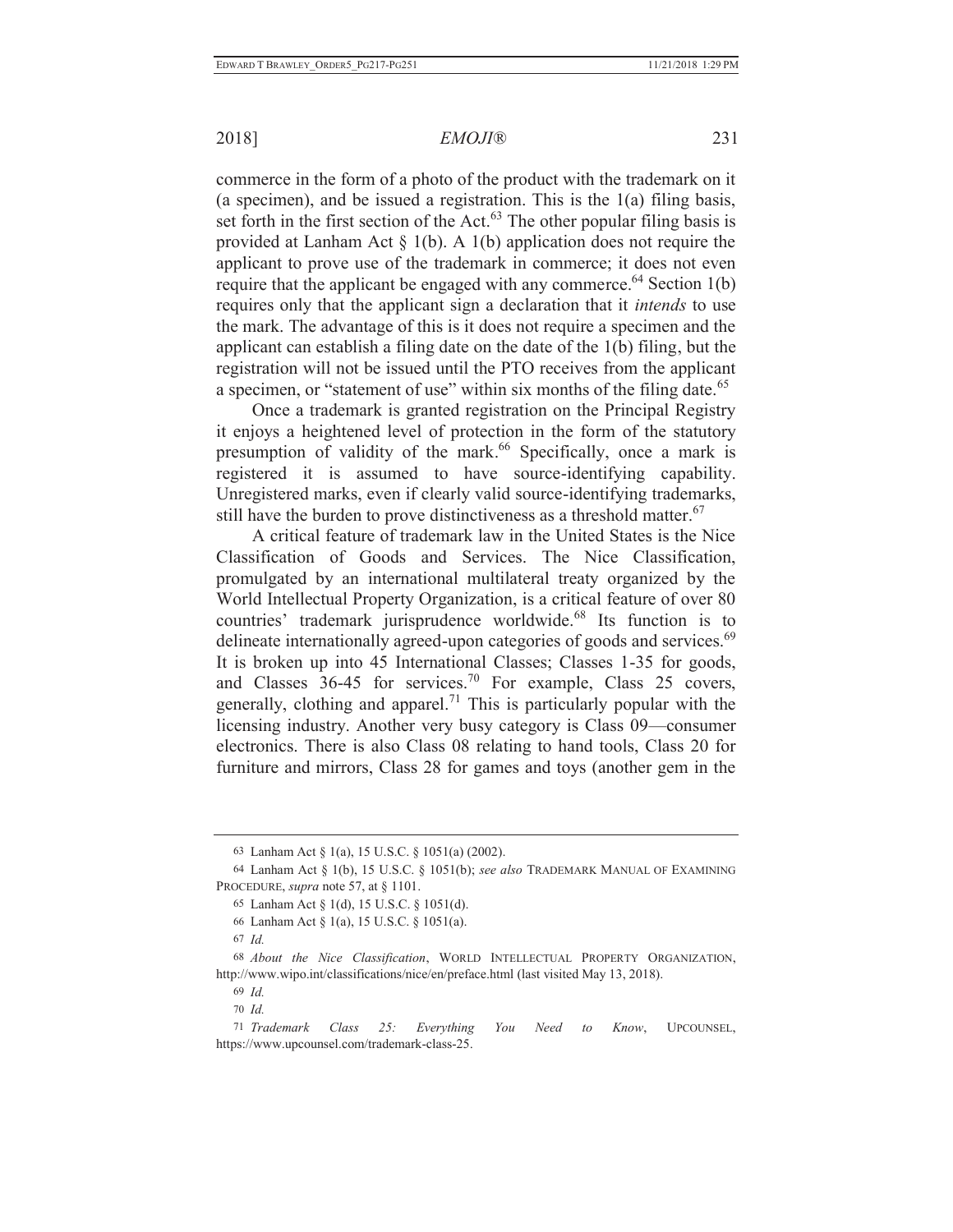crown of any promotional merchandising portfolio),<sup>72</sup> Class 29 for meat and poultry, *etc.* The services classes are, e.g., Class 36 for insurance services, Class 38 for telecommunication, and Class 41 for education and entertainment.73

These categories simply provide a common baseline for comparing goods and/or services, since all applicants for trademarks from the PTO must specify, often in some detail, the types of goods or services that will be offered under the mark, always including the Nice Classification number<sup>74</sup>

# 2. Merchandise Licensing

The Lanham Act, rooted in the earliest trademark decisions, developed in a face-to-face agrarian economy and codified into statute in 1946, had certainly been interpreted to adapt to radically different marketplace conditions by the end of the twentieth century. The economy, with the help of the advertising industry, was in the process of tilting from a system of allocating scarce supply according to a fixed demand, to a system of engineering demand according to the most profitable mass-produced consumer goods.<sup>75</sup> By the 1970s, certain markets of consumer goods were overcrowded, with products that were nearly exactly the same, and the challenge for companies in these markets became to distinguish their own consumer products from the nearly identical versions flooding the marketplace. One way to do that, as it turns out, is through intellectual property licensing, namely, the trademark merchandising right.

<sup>72</sup> *Trademark Classes: Which One Fits the Mark You Are Registering*, NOLO, https://www.nolo.com/legal-encyclopedia/trademark-classes.html.

<sup>73</sup> *Id.*

<sup>74</sup> TRADEMARK MANUAL OF EXAMINING PROCEDURE §§ 805, 1401.02(a).

<sup>75</sup> *See Shredded Wheat Co.*, 250 F. at 962; *cf.* Alexis C. Madrigal, *The Strange Brands in Your Instagram Feed*, ATLANTIC (Jan. 10, 2018), https://www.theatlantic.com/technology/archive/2018/01/the-strange-brands-in-your-instagramfeed/550136/ (examining a YouTube subculture of get-rich-quick-style ecommerce enthusiasts who use Chinese drop-shipping companies, online storefronts like Shopify, and Facebook's advertising tools to create quasi-disposable clothing "brands" based on the popular Instagram keywords at the moment and then target ads at users who likely to "convert" (buy). "I went to the West Louis Instagram account and found 20 total posts, all made between June and October of 2017. Most are just pictures of clothes. Doing a reverse image search, it's clear that the Business-Man Windproof Long Coat is sold throughout the world on a variety of retail websites. Another sweatshirt I purchased through Instagram—I tracked down no less than 15 shops selling the identical item. I bought mine from Thecuttedge.life, but I could have gotten it from Gonthwid, Hzijue, Romwe, HypeClothing, Manvestment, Ladae Picassa, or Kovfee. Each very lightly brands the sweatshirt as its own, but features identical pictures of a mustachioed, tattooed model.").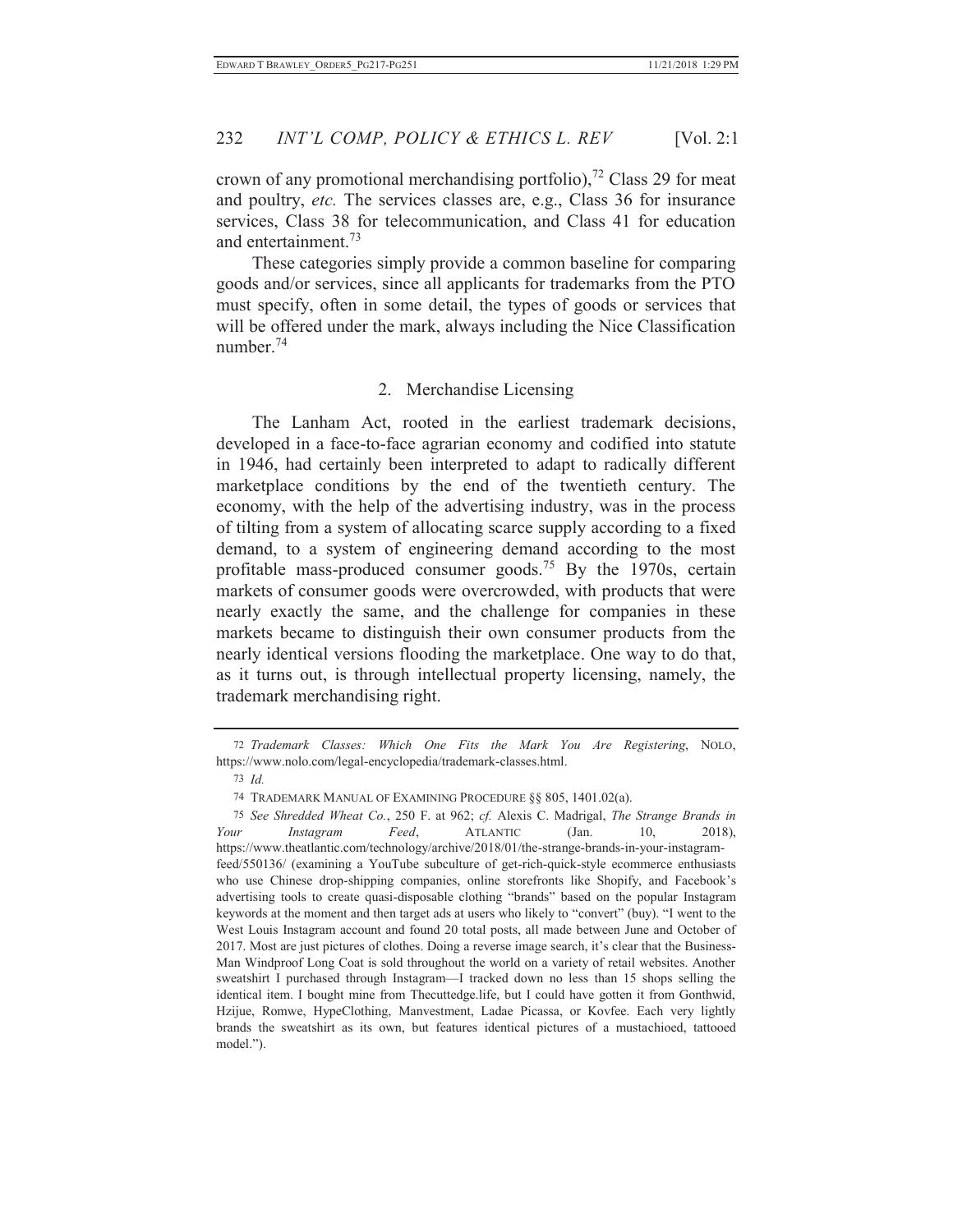In 1975, a minor league hockey team in Boston discovered a hat manufacturer selling a hat with an unauthorized use of its team logo.<sup>76</sup> The hockey team wanted to control the use of its logo, so it sued under the Lanham Act.<sup>77</sup> It does seem quite counterintuitive to our modern eyes, but until this point such unlicensed merchandise was fairly normal, and the proposition of "unlicensed merchandise," or at least had never been subject to a dispute that reached the courts. That changed with *Boston Professional Hockey Association v. Dallas Cap & Emblem Manufacturing*, a 5th Circuit decision that essentially created trademark merchandising when it found trademark infringement had occurred because the inclusion of the illicit logo was the "triggering mechanism for the sale."78 That is, even though the court found that this had occurred without any confusion as to the source of the good. This was a paradigm shift in that it recognized the violation had occurred purely as a function of the relationship between the consumer and the plaintiff's mark, the attached goods being totally irrelevant.<sup>79</sup> Soon thereafter, the Illinois Court of Appeals reached a similar decision in a case involving the sale of products bearing the unauthorized logo of a sports team.<sup>80</sup> The court held that the traditional confusion requirement for infringement could be expanded to include consumers mistakenly thinking the mark holder had sponsored the product, when in reality it had no idea this merchandise was being produced and sold.<sup>81</sup> Other courts quickly reinforced and expanded this reasoning and built the foundation of the modern licensing industries.<sup>82</sup>

In 1988, this broadening of the confusion requirement was reflected in the Trademark Revision Act, which officially added the concept of "confusion of sponsorship" to the standard of confusion as to source.<sup>83</sup> With the rule preserved in statute, trademark holders now realized that they could further monetize the goodwill they had accrued as a source of quality goods by "sponsoring" goods from other merchants and making those other merchants' goods available under

<sup>76</sup> Boston Prof'l Hockey Ass'n v. Dallas Cap & Emblem Mfg., Inc., 510 F.2d 1004, 1009 (5th Cir. 1975).

<sup>77</sup> *Id.* at 1012.

<sup>78</sup> *Id.*

<sup>79</sup> Irene Calboli, *The Case for a Limited Protection of Trademark Merchandising*, 11 U. ILL. L. REV. 865, 881 (2011).

<sup>80</sup> *See generally* Nat'l Football League Props., Inc. v. Consumer Enters., Inc., 327 N.E.2d 242 (Ill. App. 1975).

<sup>81</sup> *Id.*

<sup>82</sup> *Id.*

<sup>83</sup> Calboli, *supra* note 80, at 869.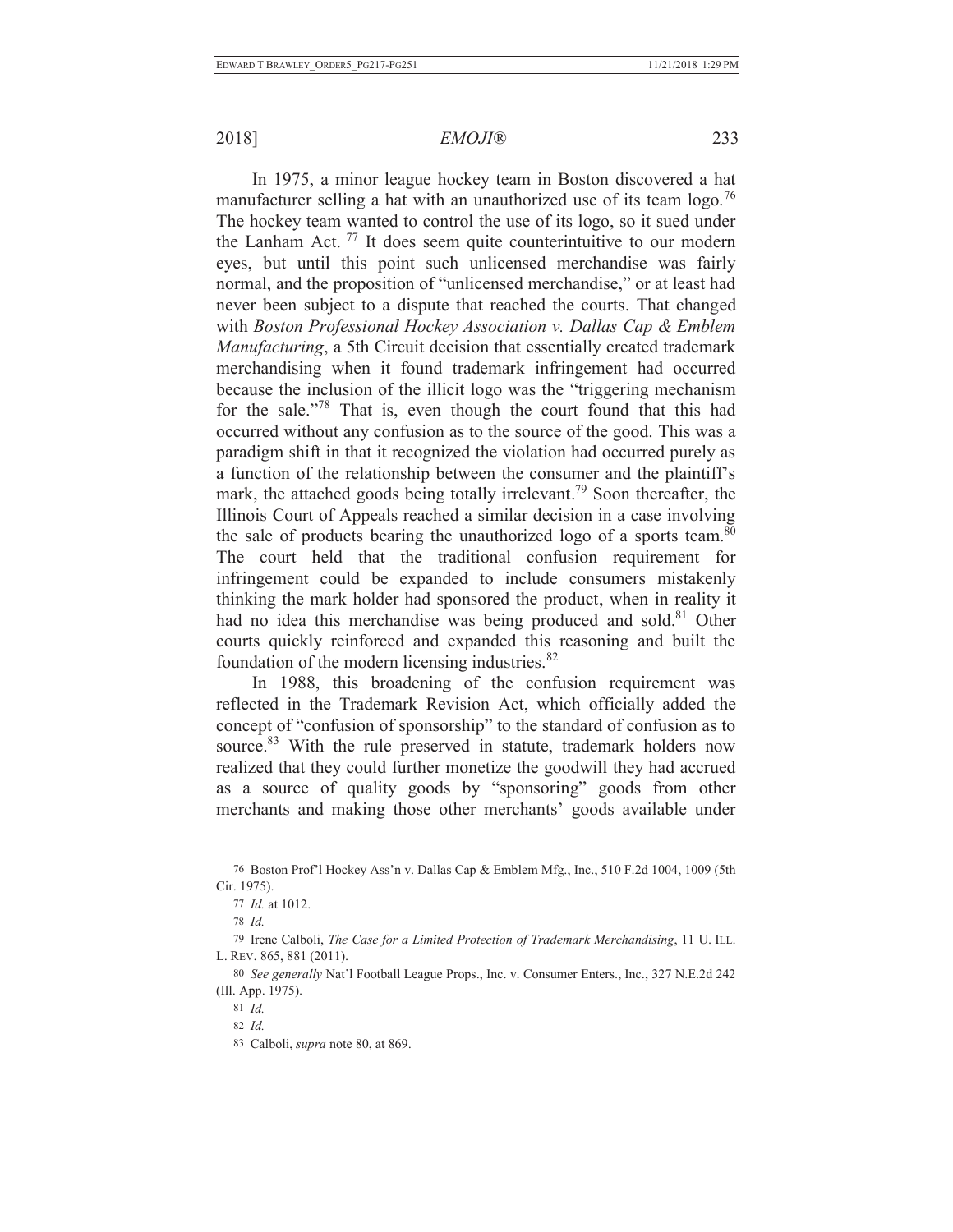their mark.84 Critics of this development worried that it strayed too far from the original understanding of the trademark purely as a signifier of value to a trademark as something that could be seen as having value in itself.85 It also added an entirely new dimension to the mark in the mind of the consumer: now a given trademark not only signaled some set of information about the source trademark holder's goods, but it suggested a whole range of taste preferences, sensibilities, values, partnerships, aesthetics, *etc*. This addition to the Lanham Act invited the onslaught of brand merchandising that characterizes the marketplace today.<sup>86</sup>

This general trend continued with the passage of the 1995 Trademark Dilution Act, which codified in federal law the dilution statutes that state legislatures had been passing since  $1947$ .<sup>87</sup> As a cause of action, dilution protects the "gradual whittling away or dispersion of the identity and hold upon the public mind of the mark."88 Importantly, consumer confusion is completely unnecessary under this theory, as is similarity of the goods. This represents an important value shift in the concept of the trademark. For example, now Blue Goose orange company could sue on a theory of dilution to stop another company from selling Blue Goose fountain pens, without even claiming that consumers would be confused by the same phrase as a mark in two very different contexts.<sup>89</sup> For one, by concerning itself only with a possible erosion of the consumer's *opinion* of the mark, dilution effectively takes the product out of the picture completely.<sup>90</sup> And second, by enforcing this cause of action strictly in the interest of protecting the brand's psychological hold on the public, these dilution-statutes overstep the

87 Bartholomew, *supra* note 1, at 36.

<sup>84</sup> *Id.* at 867-73.

<sup>85</sup> Rochelle Cooper Dreyfuss, *Expressive Genericity: Trademarks as Language in the Pepsi Generation*, 65 NOTRE DAME L. REV. 397, 405-10 (1990).

<sup>86</sup> Katya Assaf, *Brand Fetishism*, 43 CONN. L. REV. 83, 120-23 (2010)*; see also* Deven R. Desai & Sandra L. Rierson, *Confronting the Genericism Conundrum*, 28 CARDOZO L. REV. 1789, 1790 (2006) ("[A] company's marketing goal is to build brand dominance to the point of ubiquity, so that the brand is the first thing on a consumer's mind when considering a purchase of a particular type of good. Further, the brand identifies the company and/or its products for the consumer, and ideally it conveys (hopefully positive) information as well. Put differently, the trademark holder's goal is to build and maintain consumer awareness of the trademark so that consumers come to see the trademark as a sign of 'consistent source and quality.' Indeed, one of the touchstones of trademark law is the idea that 'the value of a trademark is the saving in search costs made possible by the information or reputation that the trademark conveys or embodies about the brand. . .'").

<sup>88</sup> Frank I. Schechter, *The Rational Basis of Trademark Protection*, 40 HARV. L. REV. 813, 825 (1927).

<sup>89</sup> *Id.* at 827-30; *see also* Bartholomew, *supra* note 1, at 36.

<sup>90</sup> *See* Madrigal, *supra* note 76.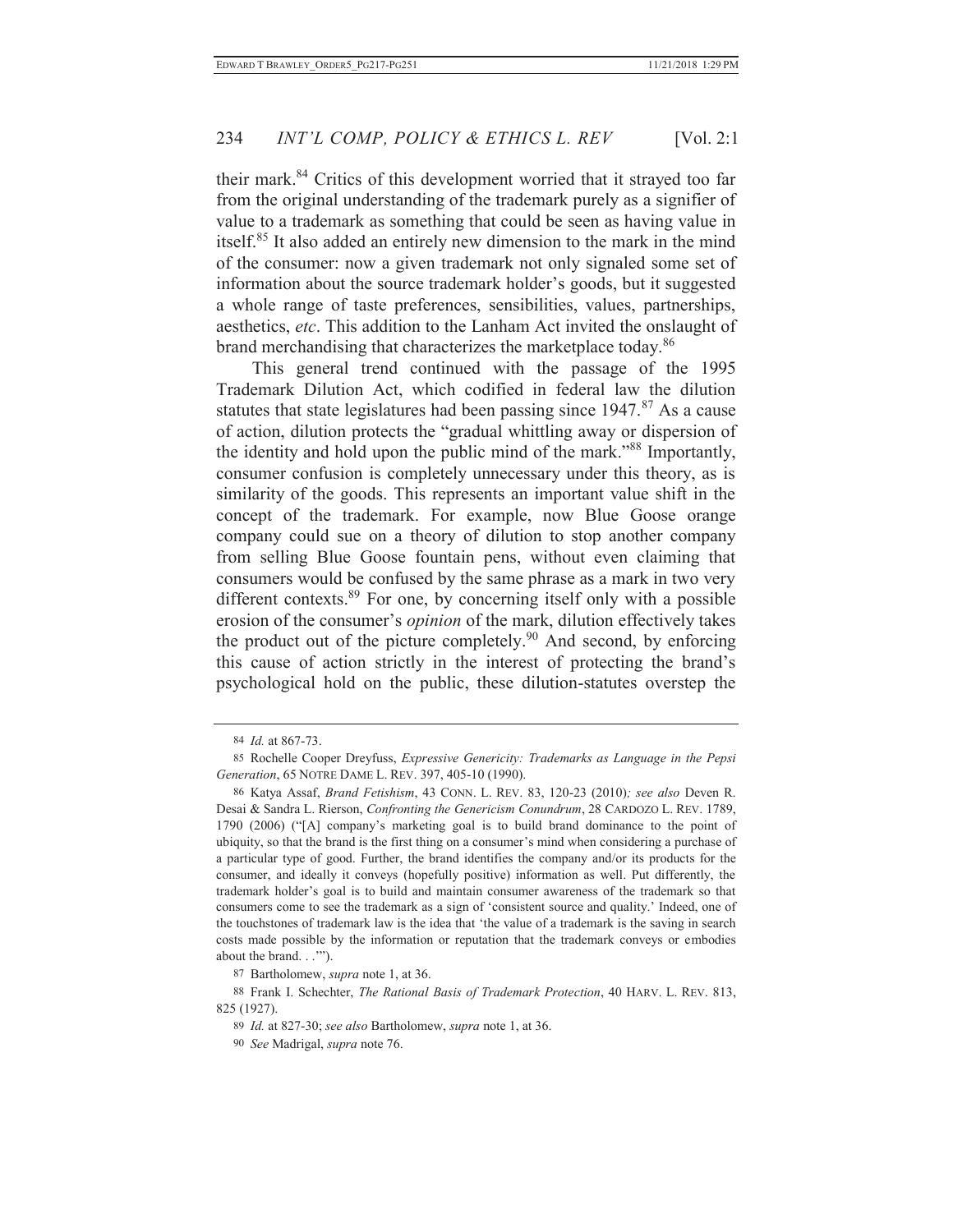original trademark law mandate of transmitting the neutral information about source of product.<sup>91</sup>

These shifts toward protecting trademarks simply and transparently, on the basis of preserving trademark holders' control of the mark's image, were necessary to accommodate a new practice in the business of trademarks: licensing. One kind of trademark licensing is collateral licensing; initially justified on the theory of economic efficiency, ambitious trademark holders realized that they could exploit goodwill in their marks by putting it on items in other categories, in which they had no expertise (or investments in production infrastructure, etc.).<sup>92</sup> As an example: a company that held a trademark under which it produced computers could enter a deal with a company that produces TVs to produce and sell TVs under that same trademark. These agreements are touted as economically efficient because they allow brands to expand their goodwill into further product categories without having to expend the time and cost of becoming proficient in manufacturing the new product: the computer company does not have to learn how to make TVs and the TV company can trade its product under the mark of the computer company and all its associated good will.<sup>93</sup>

Then, there is promotional licensing, the subset of collateral licensing concerned with producing merchandise completely unrelated to the trademark.94 Trademark owners lend their marks to third party manufacturers who produce completely unrelated merchandise with the trademark on it.95 For example, t-shirts with college logos, bank pens, and movie merchandise.

When The Emoji Company struck its deal with Sony, which would allow Sony to move forward with its project *The Emoji Movie*, TEC wasted no time publicizing the new partnership on its blog, under the

<sup>91</sup> *Cf. Shredded Wheat Co*., 250 F. 962 ("[A] very small improvement' in a product 'backed by a mastery of the psychology of advertising could result in a de facto monopoly.'").

<sup>92</sup> Radiance A. Walters, *Partial Forfeiture: The Best Compromise in Trademark Licensing Protocol*, 91 J. PAT. & TRADEMARK OFF. SOC'Y 126, 129-31 (2009); *see also* Calbioli, *supra* note 80.

<sup>93</sup> Walters, *supra* note 93, at 130-31; Calboli, *supra* note 80, at 872; *see also, Quality Control and the Antitrust Laws in Trademark Licensing*, 72 YALE L. J. 1171, 1190 (1963) ("Unrestricted trademark licensing may inhibit high quality performance by discouraging innovation. It permits the trademark owner who has developed a mark worth licensing to reap potentially great royalty benefits without any further activity on his part other than controlling licensees. Arguably, a firm that would otherwise continue to carry on active research and improve its service will be content to rest on past performance which is paying handsome dividends in the form of licensing royalties.").

<sup>94</sup> Walters, *supra* note 93, at 131.

<sup>95</sup> *See* Calbioli, *supra* note 80, at 872.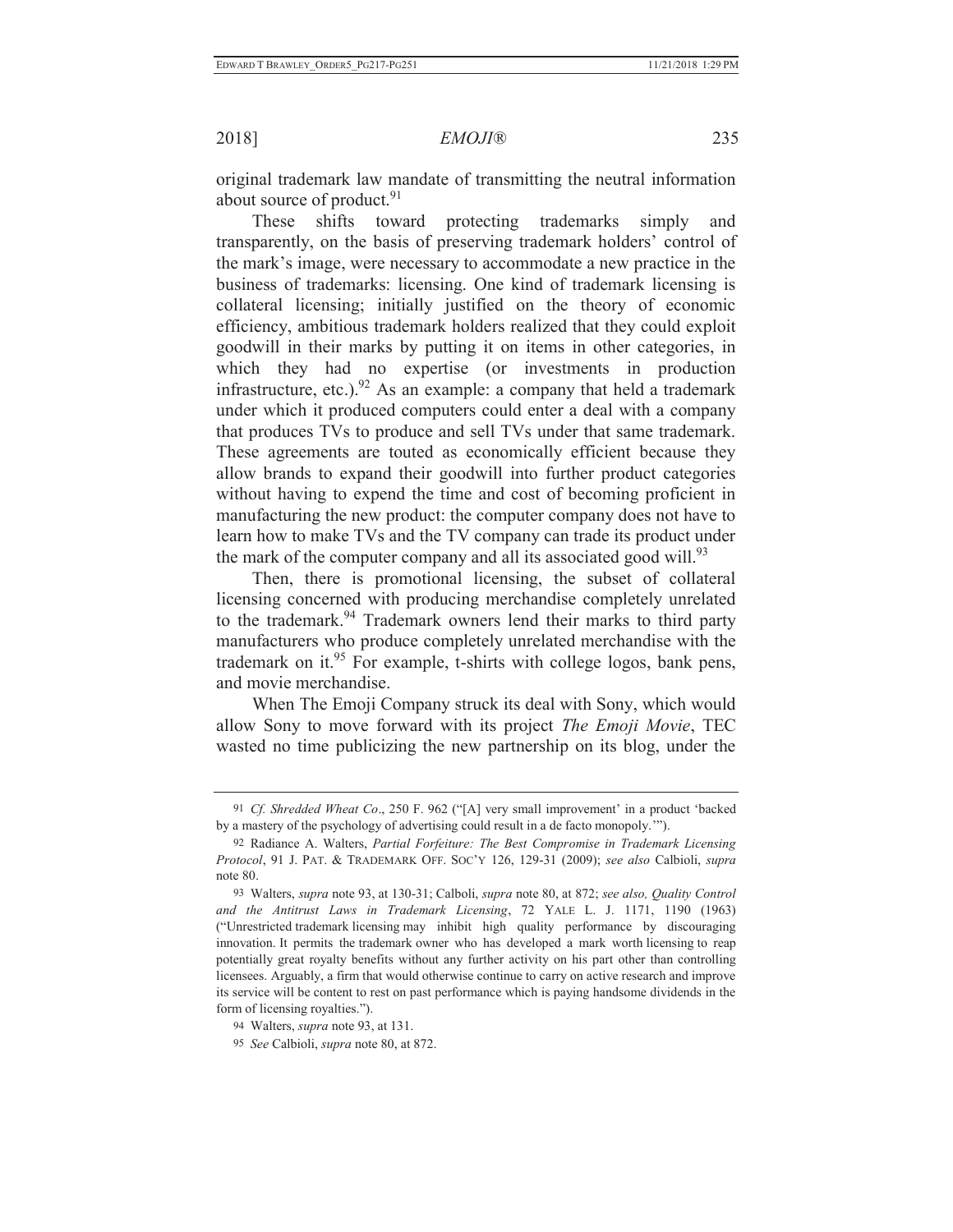headline, naturally, "[The Emoji Company] Reaches Agreement That Will Allow The Use Of The Term "Emoji" In Sony's Upcoming Movie Merchandising Program".<sup>96</sup>

#### *B. Branding*

Jon Iwata leans casually against the corner of a desk as he explains the secret of IBM's success: "We've never defined IBM by what we're selling."<sup>97</sup> A series of non-computer products from throughout IBM's century of business—a meat slicer, wall clock, industrial scale, a lawnmower, etc—flash on screen as the company's Senior Vice President for Marketing continues. "So then what are we selling? [...] [O]ur belief system, our purpose, our mission that makes us *us*, if we take care of that, the brand will take care of itself."98 Implied in this fairly standard branding language, albeit casually, is the premise that what companies sell, what consumers buy, is the brand.

This is in stark contrast to the idea of market value as conceived by the 9th Circuit in its 2017 decision in *Elliott v. Google*: "First, we take this opportunity to clarify that a claim of genericide or genericness must be made with regard to a particular type of good or service."<sup>99</sup> Ultimately the point is academic, since the loophole that allows TEC to function is procedural and not a failure with respect to the enforcement of the Lanham Act's genericness and descriptiveness provisions, but on a macro level, this distinction is glaring. The marketing industry best practices demonstrated in the IBM video seem to face nearly no opposition from the law as formulated by the Ninth Circuit in the case of a firm that, rather than establish a reputation of quality, like IBM, simple slip into an existing unclaimed valuable trademark, and mold that popularity into the most inoffensive, mass-appealing version possible.

With this premise in mind, we can assume typical branding practice—the kind used by The Emoji Company and IBM alike—in the present day economy can allow a firm to squeeze nearly unlimited value

<sup>96</sup> *Emoji, Sony Pictures Reach Trademark Agreement*, LICENSE GLOBAL (Jan. 13, 2017), https://www.licenseglobal.com/entertainment/emoji-sony-pictures-reach-trademark-agreement.

<sup>97</sup> Michael Lippert, "*IBM: Brand on Brand" by Jon Iwata*, VIMEO (Sept. 2017), https://vimeo.com/226358680.

<sup>98</sup> *Id*.

<sup>99</sup> *Elliott*, 860 F.3d at 1231.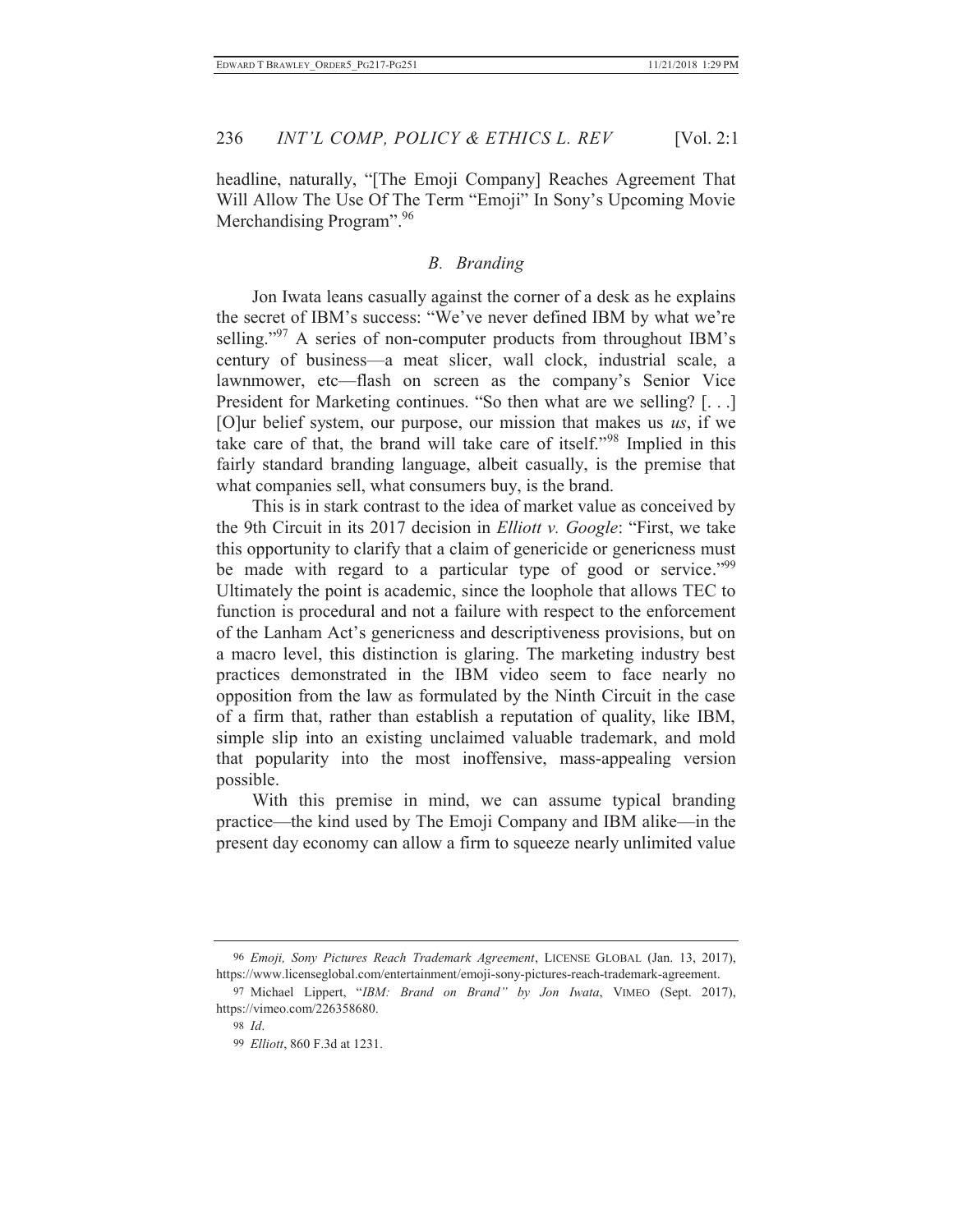out of the EMOJI mark via branding and rebranding.100 Taking into account the unusual premise that *prima facie* legal control over the EMOJI trademark can translate to an unusually high degree of control over the representation of emojis in that market, it is reasonable to draw a correlation between the number of trademarks a firm has and the amount of control, and particular type of market control, a firm has over the actual object of the trademarks (in this case, emojis, or Emoji Stuff).<sup>101</sup> IBM has control over the IBM trademark in all 45 Nice Classification categories, in all different product iterations. The Emoji Company can actually only police and enforce the use of emojis in a very small fraction of circumstances compared to a brand like IBM. But it just so happens that the few little pieces of real estate in the wider market TEC can claim—industry-enforced cooperation with an exclusionary scheme that has been institutionalized, and known to be incredibly litigious. Moreover, a major studio like SPA, seen seeking permission from this company to make an expressive work about emojis, sends a fairly clear message to potential innovators around the topic of emojis (in all areas, not just film). Now TEC does not even need to continue policing possible infringing uses for deep-pocketed corporate marketing or entertainment firms; it has its foot in the door. It can just sit back and wait for another Hollywood studio, or Target or Wal-Mart, to want to capitalize on the supermarket value (for marketing projects) of The Official Emoji Brand®.

## IV. THE ANTICOMPETITIVE CONDUCT

## *A. The Trademark Shield Method*

The world's best-selling drug is called Humira and it is manufactured by a pharmaceutical company called AbbVie Inc.<sup>102</sup> Humira is used as an anti-inflammatory to treat patients with rheumatoid arthritis.103 It costs patients about \$4370 per month in 2017

<sup>100</sup> *See, e.g.*, Eliana Dockterman, *Here's Why Hollywood Will Never Stop Making Spider-Man Movies*, TIME (June 20, 2017), http://time.com/4784729/spiderman-homecoming-sony-marvelreboot/.

<sup>101</sup> *See Elliott*, 860 F.3d at 1160 (and accompanying thought experiment); *see also* Lanham Act § 1(a); 15 U.S.C. § 1051(a).

<sup>102</sup> Cynthia Koons, *This Shield of Patents Protects the World's Best-Selling Drug*, BLOOMBERG BUSINESSWEEK (Sept. 7, 2017, 6:00 AM EDT), https://www.bloomberg.com/news/articles/2017-09-07/this-shield-of-patents-protects-the-worlds-best-selling-drug.

<sup>103</sup> *Id.*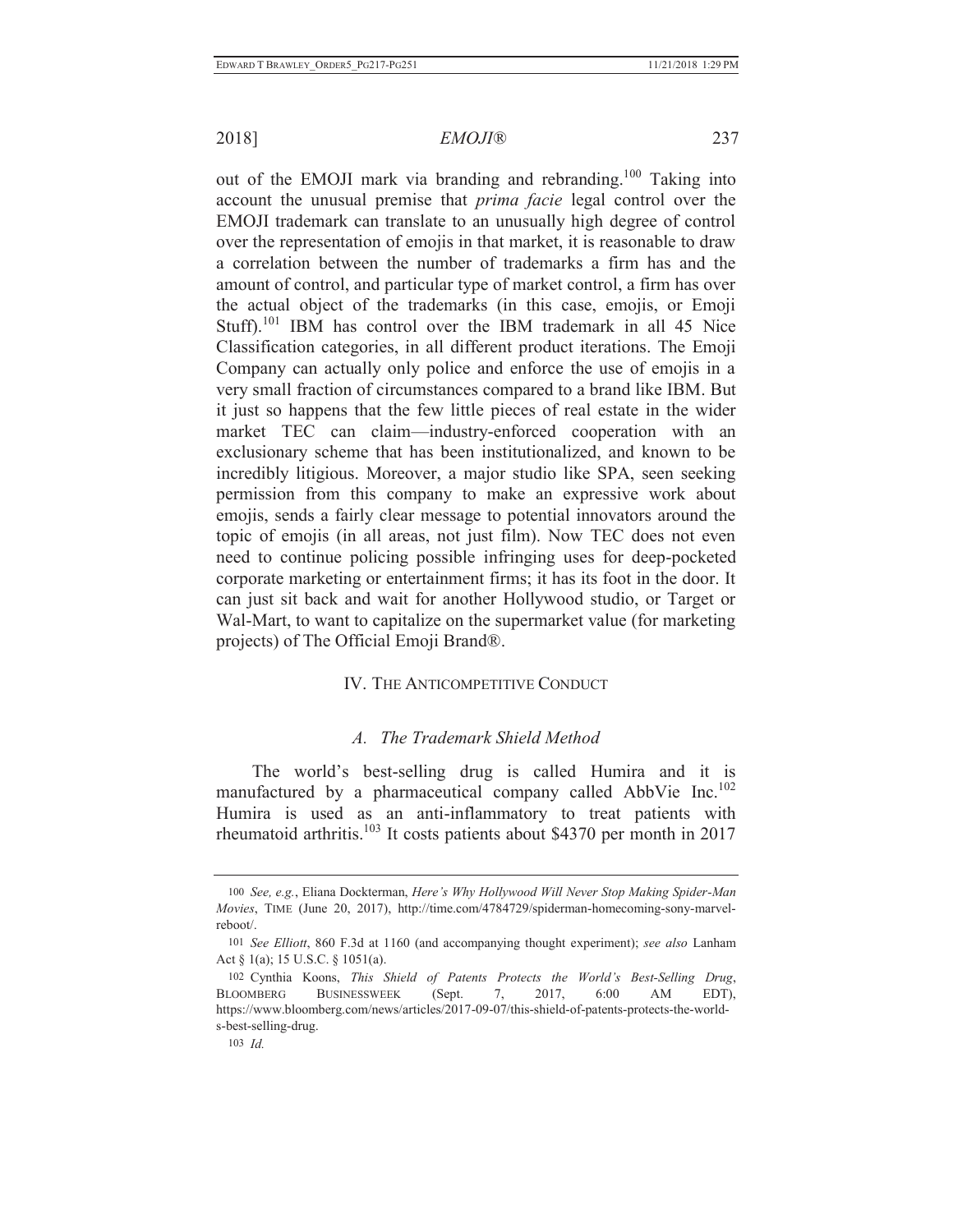and makes about \$16 billion every year for AbbVie.<sup>104</sup> Competitors, however, are upset that, although Humira's was released nearly 15 years ago, AbbVie has managed to keep the drug from going generic until

In a presentation by AbbVie in October 2015, a slide titled 'Broad U.S. Humira Patent Estate' detailed its strategy: patents covering every aspect of the drug's life, from its origins to the diseases it's approved for. The company listed 22 patents for various diseases or methods of treatment, 14 on the drug's formulation, 24 on its manufacturing practices, and 15 'other' patents.<sup>105</sup>

The Emoji Company employs a similar "suit-of-armor" approach, leveraging the PTO's policy of loosening formal standards of distinctiveness for trademark applications of brands who already have similar marks registered to cobble together a diversification of trademarks that just happens to track exactly the most desirable merchandising categories. So, for example, just like a competing drug maker could feel free to use AbbVie's patent for Fed-Batch Method of Making Anti-TNF-Alpha Antibody, a process used to create these antibodies "in a cell culture medium with a specific pH." Likewise, another merchandising company who wanted to start an Official Emoji Brand lifestyle brand could surely obtain a U.S. trademark registration to use its EMOJI mark for the sale of "certain special industrial oils and greases, for example, oils for tanning leather" (International Class 1) or "rubber material for recapping tires" (International Class 17), but "clothing/apparel" (International Class 25) and "school supplies" (International Class 16) is another matter. $106$ 

So far in the U.S. alone The Emoji Company holds 12 trademark registrations for the word EMOJI in standard characters. These 12 registrations each recite goods and/or services in between one and 12 Nice Classification product categories, covering 22 of 45 total Nice categories (including multiple EMOJI trademarks in 11 of the 22

<sup>104</sup> *Id.*

<sup>105</sup> *Id.* ("Typical drugs, made through chemical synthesis, usually have no more than a dozen or so patents, if that. But biologic medicines such as Humira, which accounts for more than 60 percent of AbbVie's revenue and can carry a list price of more than \$50,000 per patient, are typically made in living cells rather than chemically manufactured. That process often involves more steps and a higher level of complexity, which opens the door to more potential steps to patent.").

<sup>106</sup> *Nice Classification*, WORLD INTELLECTUAL PROPERTY ORGANIZATION, http://www.wipo.int/classifications/nice/nclpub/en/fr/20180101/hierarchy/class-

<sup>8/?</sup>basic\_numbers=show&explanatory\_notes=show&lang=en&menulang=en&mode=flat&pagina tion=no (last visited May 13, 2018).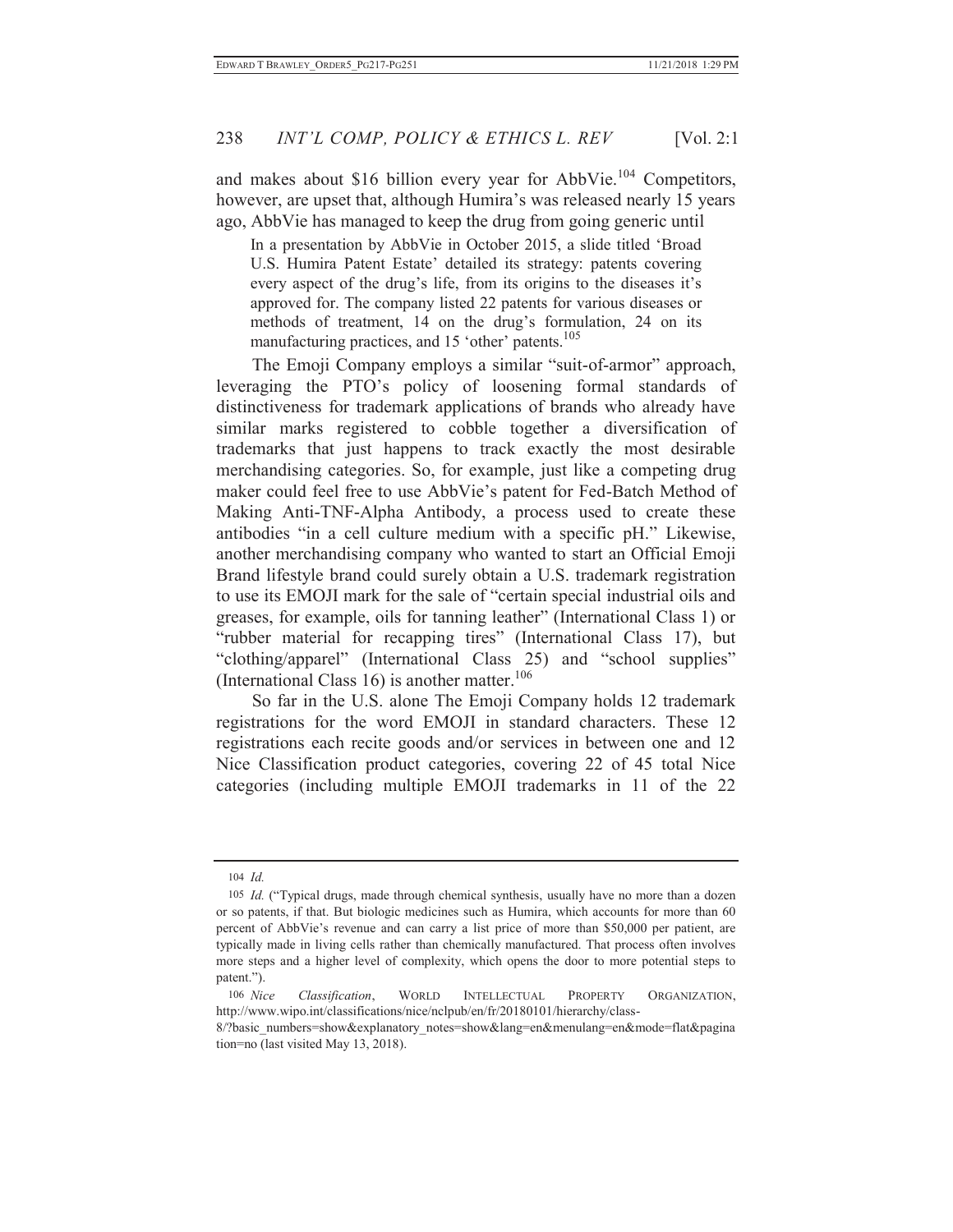covered Classes), with a total of 38 separate registered classes.<sup>107</sup> In addition, it holds 13 pending trademark applications, over 15 of 45 product classes, totaling 20 separate registered classes.<sup>108</sup> The Nice Classification categories in which The Emoji Company owns U.S. trademark registrations or pending applications\* are Class 3 (nonmedicated cosmetics; shampoo; essential oils) (three registrations), $109$ Class 5 (dietary supplements), $110$  Class 8 (hand-operated tools, to include scissors),<sup>111</sup> Class 9 (electronics) (two marks),<sup>112</sup> Class 10 (manually operated exercise equipment; sex toys), $^{113}$  Class 11 (bathtubs; beds; car parts) (one application), $114$  Class 12 ( cars; vehicles), $115$  Class 14 (watches; jewelry) (two marks), $116$  Class 15 (musical instruments) (one application),<sup>117</sup> Class 16 (paper goods; stationary) (two marks),<sup>118</sup> Class 17 (rubber packaging supplies), $119$  Class 18 (bags; athletic bags) (two marks), $120$  Class 20 (air mattresses) (one registered mark, one application),<sup>121</sup> Class 21 (cleaning tools; kitchen utensils),<sup>122</sup> Class 22

109 EMOJI, No. 4868832; EMOJI, No. 5073890; EMOJI, No. 4595110 (please note product category descriptions are approximations. The Emoji Company's recitations of goods in its applications (and subsequent registrations) are uniformly much longer and more comprehensive for the category than the average mark's recitation of goods, for obvious reasons).

110 EMOJI, Registration No. 5415510.

- 113 EMOJI, *supra* note 111.
- 114 U.S. Trademark Application Serial No. 87976644 (filed Dec. 09, 2016).
- 115 EMOJI, Registration No. 5489322.
- 116 EMOJI, Registration No. 5343650; EMOJI, Registration No. 4595110.
- 117 U.S. Trademark Application Serial No. 86768309 (filed Sep. 25, 2015).
- 118 EMOJI, Registration No. 4868832; EMOJI, Registration No. 4595110.
- 119 EMOJI, Registration No. 4868832.
- 120 EMOJI, Registration No. 4868832; EMOJI, Registration No. 5202078.
- 121 EMOJI, Registration No. 5343650; U.S. Trademark Application Serial No. 79975145 (filed Aug. 26, 2014).
	- 122 EMOJI, Registration No. 4868832.

<sup>107</sup> EMOJI, Registration No. 5073890; EMOJI, Registration No. 4595110; EMOJI, Registration No. 4868832; EMOJI, Registration No. 5415510; EMOJI, Registration No. 5343650; EMOJI, Registration. No. 5357376; EMOJI, Registration No. 5202078; EMOJI, Registration No. 5489322; EMOJI, Registration No. 3565487; EMOJI, Registration No. 4766492; EMOJI, Registration No. 5516082; and EMOJI, Registration No. 4893876.

<sup>108</sup> U.S. Trademark Application Serial No. 87976644 (filed Dec. 9, 2016); U.S. Trademark Application Serial No. 86768309 (filed Sep. 25, 2015); U.S. Trademark Application Serial No. 79136472 (filed Aug. 19, 2013); U.S. Trademark Application Serial No. 79975145 (filed Aug. 26, 2014); U.S. Trademark Application Serial No. 79975149 (filed Aug. 26, 2014); U.S. Trademark Application Serial No. 88018382 (filed Jun. 28, 2018); U.S. Trademark Application Serial No. 87913284 (filed May. 9, 2018); U.S. Trademark Application Serial No. 88018402 (filed Jun. 18, 2018).

<sup>111</sup> *Id.*

<sup>112</sup> EMOJI, Registration No. 5357376; EMOJI, Registration No. 5343650.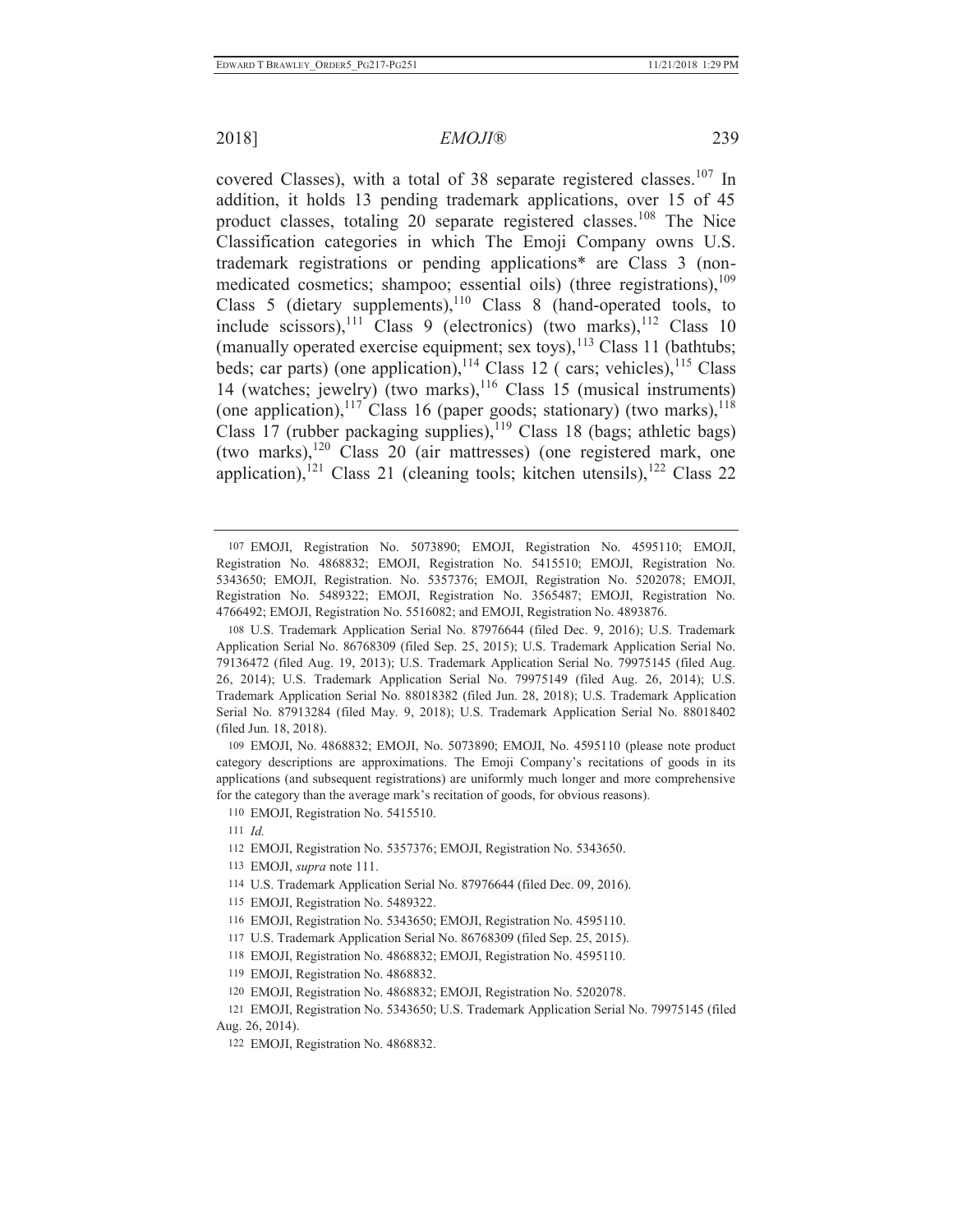(bags; textile products; hammocks), $123$  Class 24 (linens) (one registered mark, one application),<sup>124</sup> Class 25 (clothing; apparel) (two marks),<sup>125</sup> Class 26 (sewing equipment),<sup>126</sup> Class 27 (mats; rugs) (two marks),<sup>127</sup> Class 28 (stuffed animals) (one registered mark, two applications),  $^{128}$ Class 29 (snack foods) (two marks),<sup>129</sup> Class 30 (foods; confectionary products; coffee) (three marks),<sup>130</sup> Class 31 (animal food; horticultural products) (one application), $131$  Class 32 (beers; beverages) (two marks), $^{132}$  Class 34 (tobacco), $^{133}$  Class 36 (financial services) (one application),<sup>134</sup> Class 41 (entertainment services) (two marks), $^{135}$  and Class 43 (boarding services for animals) (one application).<sup>136</sup>

Crucially, of these 12 U.S. registrations, eight were filed on a § 66(a) basis.<sup>137</sup> Applications filed under the Lanham Act  $\S$  66(a), also known as "requests for extension of protection" under the Madrid Protocol, do not require a specimen, and are issued solely based on a trademark registration from another party country to the Madrid Treaty.<sup>138</sup> A major problem with this system is that many trademark jurisdictions around the world do not require specimens. Therefore, specimens do not need to be shown at any point in the process. This

123 *Id*.

125 EMOJI, Registration No. 5202078; EMOJI, Registration No. 4868832.

126 EMOJI, Registration Nos. 4868832, *supra* note 108.

127 EMOJI, Registration Nos. 4868832, *supra* note 108; EMOJI, Registration No. 4766492, *supra* note 108.

128 EMOJI, Registration No. 5343650; U.S. Trademark Application Serial No. 79975148; U.S. Trademark Application Serial Number 79975149.

129 EMOJI, Registration No. 486883; EMOJI, Registration No. 4595110.

130 EMOJI, Registration No. 4868832; EMOJI, Registration No. 4595110; EMOJI, Registration No. 5365487.

131 U.S. Trademark Application Serial No. 88,018,382 (filed June 28, 2018).

132 EMOJI, Registration No. 4,868,832; EMOJI, Registration No. 4,595.110.

133 EMOJI, Registration No. 5,516,082.

134 U.S. Trademark Application Serial No. 88,018,382 (filed May 9, 2018).

135 EMOJI, Registration No. 4,766,492, *supra* note 128, and EMOJI, Registration No. 4,893,876.

136 U.S. Trademark Application Serial No. 8,801,8402, (filed June 28, 2018).

137 EMOJI, Registration Nos. 4766492, *supra* note 108, 5516082, *supra* note 108, 5357376, *supra* note 113, 5343650, *supra* note 11, 5202078, *supra* note 121, 4893876, *supra* note 136, 4868832, *supra* note 110, 4595110, *supra* note 117; *see also* Barton Beebe & Jeanne C. Fromer, *Are We Running Out of Trademarks? An Empirical Study of Trademark Depletion and Congestion*, 131 HARV. L. REV. 947, 955, n. 32 (2018) ("Section 66(a) applications are also rare. There were 15,374 such applications filed in 2016 [of a total of 385,249 applications filed for the principal register].").

138 15 U.S.C. 1141(a) (Lanham Act § 66(a)).

<sup>124</sup> EMOJI, Registration No. 5343650; U.S. Trademark Application Serial No. 79975145 (filed Aug. 26, 2014).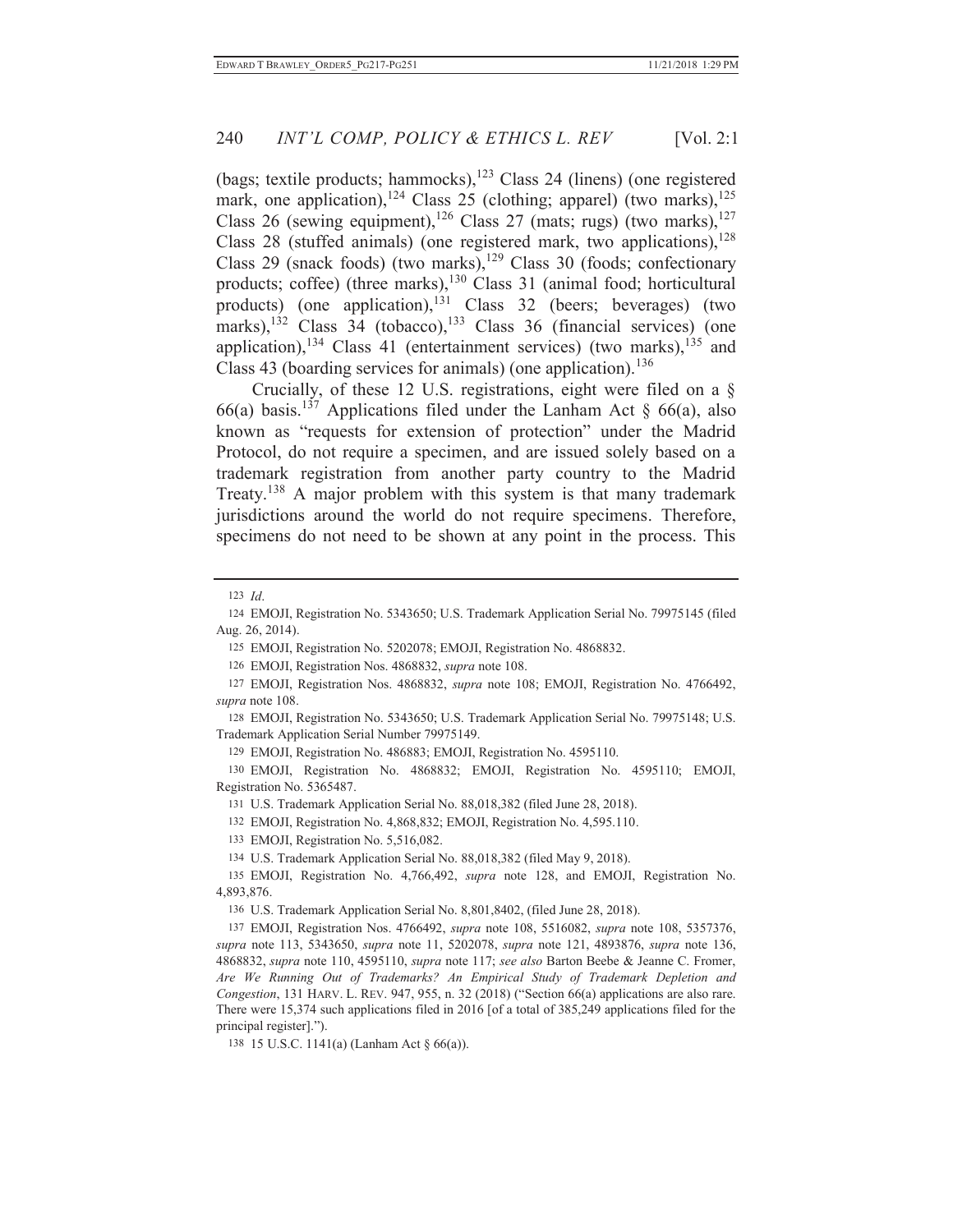## 2018] *EMOJI®* 241

eliminates one huge pitfall for parties interested in selling the appeal of a mark itself, by featuring it on products ornamentally, rather than developing goodwill in a brand through producing quality products for which quality is traceable via a distinct trademark back to the trademark owner. Of the 12 registered trademarks, a specimen is featured in one mark's application materials.<sup>139</sup> Three of The Emoji Company's pending applications were also filed on a  $\S$  66(a) basis, all claiming prior international Madrid Protocol registrations.<sup>140</sup>

Of the four remaining registered marks, two were filed on a 1(b) intent-to-use basis, including one that claimed an existing U.S. registration as its "parent."141 Two remaining registrations and four outstanding applications were filed on a  $44(d)$  or  $44(e)$  basis.<sup>142</sup> Section 44(d) provides a method of filing an application in the U.S. and a foreign country simultaneously (the U.S. application beginning within six months of the filing of the foreign filing, before that mark has registered). This also does not require a specimen and there is no specimen attached to any of these trademarks' prosecution materials. A § 44(e) filing basis is similar to the 44(d) except an applicant for a U.S. trademark under 44(e) need not present their foreign registration or application number. Instead, 44(e) allows U.S. applicants to claim a filing date on the promise that it will submit a proper foreign registration within six months, and the foreign registration must be from the applicant's country of origin.<sup>143</sup>

One can easily see The Emoji Company's strategy coming into focus. In fact, it shares all the hallmarks of a standard corporate trademark licensing strategy. A trademark registration of the word mark EMOJI for "lip balm" in Class 3 grants the registrant the exclusive right to use the word EMOJI in connection with the sale of those identified

<sup>139</sup> EMOJI, Registration No. 5073890, (for, in relevant part, hair accessories and lip balm in Class 3. The specimen depicts a hard plastic molded package containing several lip balms against a cardboard display with the Official Emoji Brand branding. The lip balm and the cardboard display are covered with emojis. This mark was filed on a 1(b) intent-to-use basis.).

<sup>140</sup> U.S. Trademark Application Serial Nos. 79975148 & 79975149, *supra* note 129; U.S. Trademark Application Serial No. 79975145, *supra* note 109.

<sup>141</sup> EMOJI, Registration Nos. 4893876, *supra* note 108 (claiming U.S. Trademark Registration Nos. 4868832, *supra* note 110, of existing international registration filed in the Philippines).

<sup>142</sup> Beebe & Fromer, *supra* note 138, at 955 ("Section 44(e) applications are rare. The PTO data indicate that of the 385,249 Principal Register trademark applications filed in 2016, 5585 were filed on this basis.").

<sup>143</sup> EMOJI, Registration No. 5489322, *supra* note 116; EMOJI, Registration No. 5415510, *supra* note 108; U.S. Trademark Application Serial No. 88018402, *supra* note 109; EMOJI, Registration Nos. 88018382, *supra* note 109; EMOJI, Registration Nos. 87913284, *supra* note 109; EMOJI, Registration Nos. 87976644, *supra* note 109.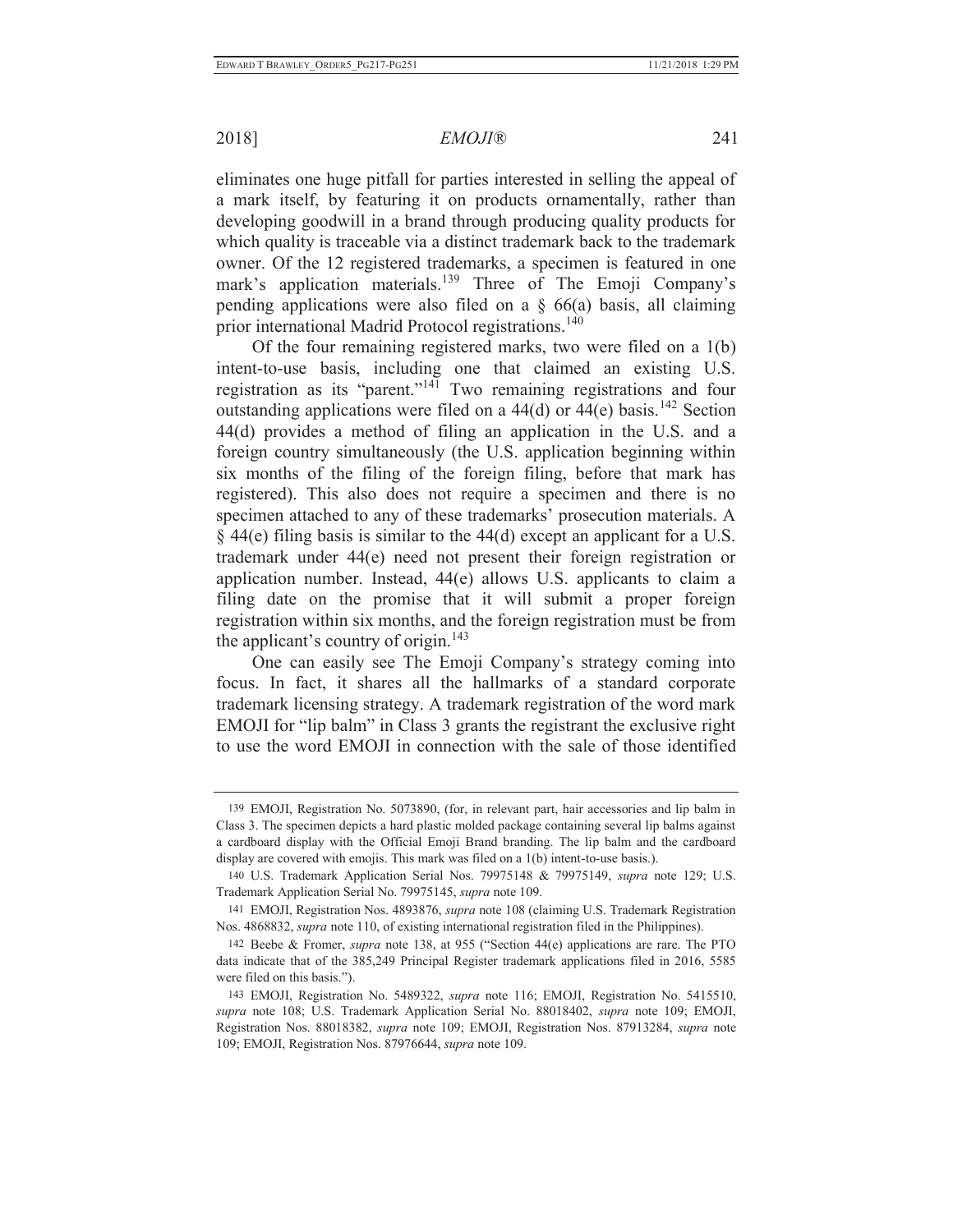goods *in a trademark capacity*. 144 This is defined in the Lanham Act at § 45: "The term 'trademark' includes any word, name, symbol, or device, or any combination thereof [. . .] used by a person [. . .] to identify and distinguish his or her goods [. . .] from those manufactured or sold by others and to indicate the source of the goods[.]"<sup>145</sup> Often, the requirement that a mark be used in a trademark capacity is operationalized in the prosecution stage as a bulwark against applications in which the applied-for mark is used merely ornamentally.146 The doctrine of ornamentality is grounded in two core functions of trademark law: (1) to ensure that registered trademarks indeed have source-identifying capacity to reduce consumer confusion, and (2) to maintain the essential nexus between a trademark and the product by association with which, in theory, the registrant of the trademark built the goodwill into the mark.147 Otherwise, a firm could do what The Emoji Company is doing and leverage merchandise licensing precedent to establish an entire business based on capturing a valuable concept and selling versions of it printed, ornamentally, on various low-cost consumer goods. In other words, like the purchasers of the hats for which the hockey team's logo was the "trigger of the sale," purchasers of The Emoji Company's goods and services are not purchasing, for example, lip balm from The Emoji Company because they have compared The Emoji Company's lip balm to the other leading lip balms and selected the one they deem the highest quality lip balm; they are buying the emoji lip balm because it has emojis on it.<sup>148</sup>

The ornamentality provisions of the Lanham Act and federal trademark precedent are designed to prevent what The Emoji Company is doing. The good faith interpretation of the proposition of registering EMOJI as a trademark for, say, cosmetics in International Class 03 is formally very similar to an arbitrary or fanciful trademark like Apple an existing generic word—used for something completely different from apples: computers. There is no per se reason to think EMOJIbrand cosmetics would be emoji-themed. It could also conceivably be

<sup>144</sup> *See* Lanham Act § 45.

<sup>145</sup> *Id.*

<sup>146</sup> *Refusal Based on Ornamentation*, TRADEMARK MANUAL OF EXAMINING PROCEDURE (5th ed. Sept. 2007) (TMEP) at §1202.03.

<sup>147</sup> *See generally id.*

<sup>148</sup> *Compare to* Madrigal, *supra* note 76 (reporting describing the small, super-dedicated YouTube subculture dedicated to finding the products on Chinese dropshipping sites that they will be able to sell vis-à-vis targeted Instagram ads, using some balancing of price and brand loyalty. "Big things, but nothing the consumer would have brand loyalty to. Stuff like bookshelves, mirrors. . .").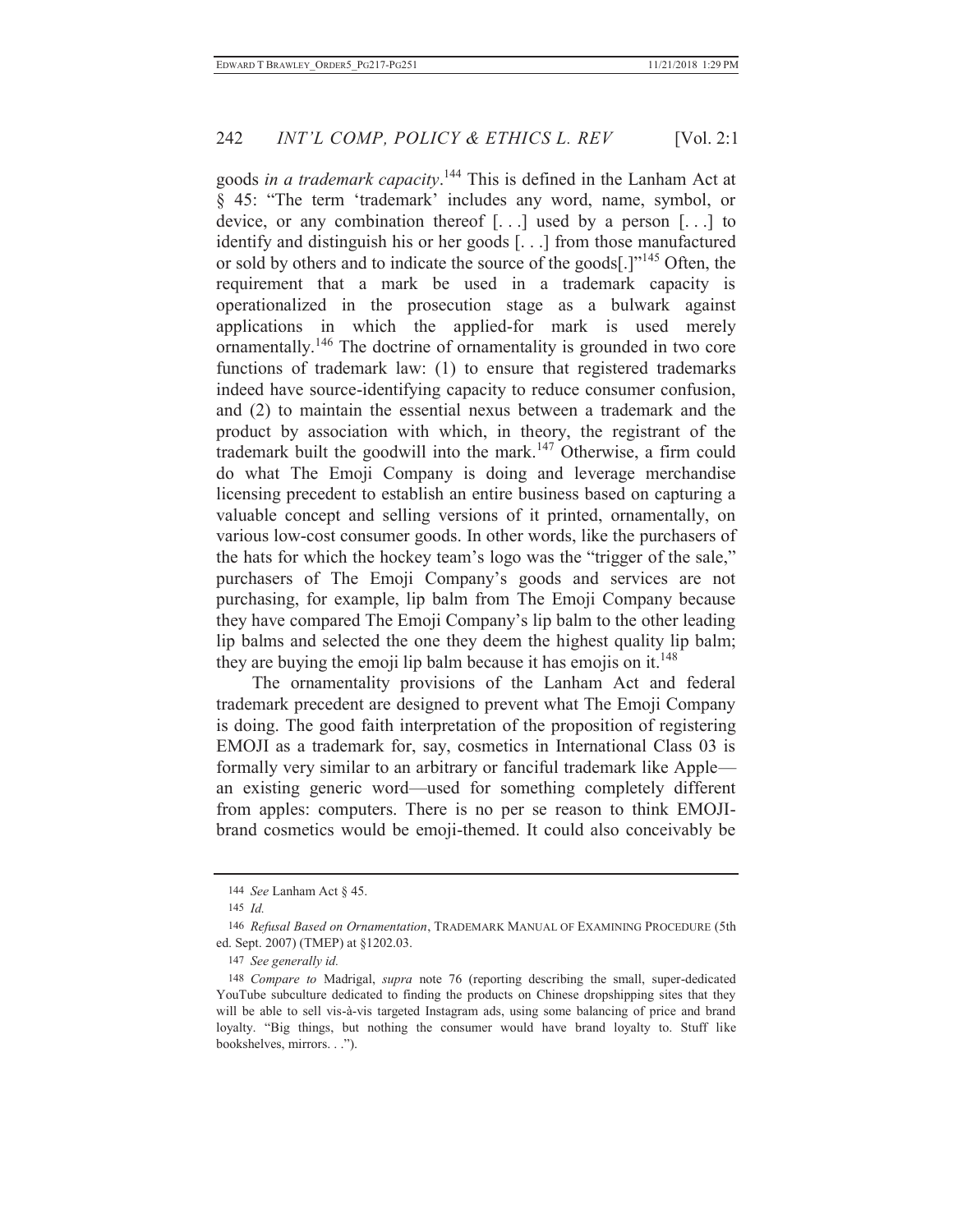an upscale designer perfume in a very serious black bottle with just the word "emoji" on it. This would be using APPLE for computers. What The Emoji Company has done is register the word APPLE for "computers" and then sell freshly picked apples with a generic clip-art picture of a computer on the little sticker.

This is facilitated by a few key circumstances. For one, none of The Emoji Company's U.S. registrations (and associated international registrations) were filed on a basis that requires a specimen, save the one specimen for the lip balm and nail polish in Class 03, filed on a  $\S1(b)$  intent-to-use basis.<sup>149</sup> The  $\S44$  and  $\S66$  applications, in practice, apparently make it very easy to bypass the specimen requirement entirely. But another hugely helpful circumstance for The Emoji Company's U.S. operation is the high amount of "incumbent applications," or existing registrations held by the given applicant. "One class of applicants continues to do well in the face of word-mark depletion: those that apply based on already-owned registrations. Applicants must identify whether an application is based on a previous registration and indicate their ownership of that registration."<sup>150</sup> According to Beebe & Fromer's Harvard Law Review article, from 2003 to 2014, 13.1% of applications were based on one or more previous registrations.151 During those 12 years, "incumbent applications enjoyed lower section 2(d) [likelihood of confusion] refusal rates, and when they did receive section 2(d) refusals, they tended to be very successful in overcoming them. Overall, [. . .] 10.5% of incumbent word-mark applications received a section 2(d) refusal, and 78.8% of these applications overcame that refusal[.] $v$ <sup>152</sup> On the other hand, "14.2% of nonincumbent applications received a section 2(d) refusal and only 36.5% overcame the refusal[.]"<sup>153</sup> These data suggest that trademarks have a kind of cumulative "strength in numbers" effect, or at least having at least one other mark predisposes the examining attorney to view an applicant's materials with a more sympathetic eye.

<sup>149</sup> EMOJI, Registration No. 5365487, *supra* note 131.

<sup>150</sup> Beebe & Fromer, *supra* note 138, at 1009 ("For example, a Korean company recently applied for the word TRY in Class 25 (apparel goods). In doing so, the company cited its prior registration of the word in stylized format in the same class. This disclosure prevented the possibility of a section 2(d) refusal based on that prior registration.").

<sup>151</sup> *Id.*

<sup>152</sup> *Id.*

<sup>153</sup> *Id.*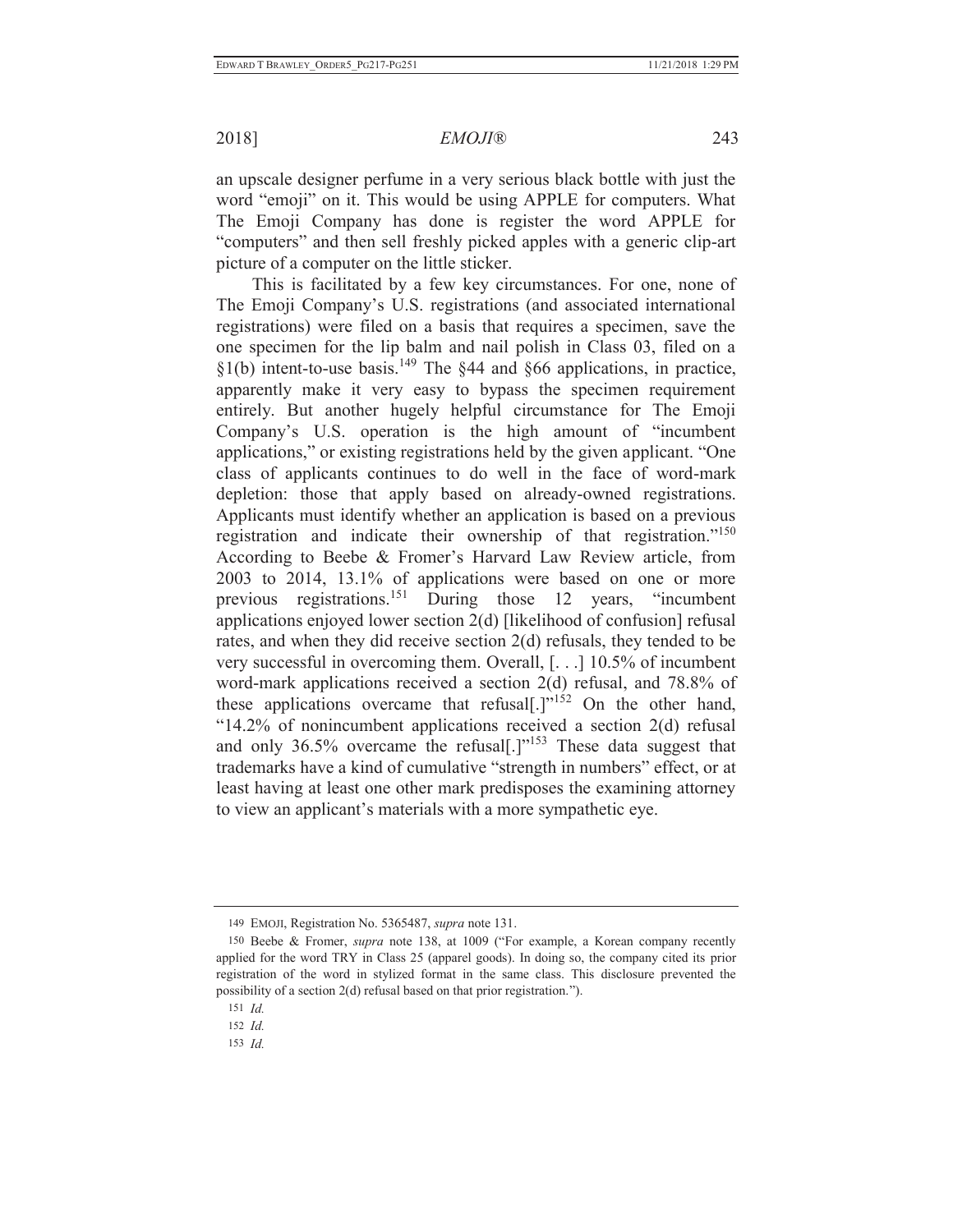## *B. Applicable Law*

Perhaps anticipating allegations of anticompetitive conduct, The Emoji Company released this statement just after the TEC-Sony Pictures Animation deal:

[E]moji company GmbH and Sony Pictures Animation (SPA) today announced that they have entered into a licensing agreement with regard to emoji company's registered emoji® trademark. The agreement covers the use of the term "emoji" in connection with SPA's worldwide merchandising program for SPA's upcoming comedy feature The Emoji Movie, coming to theatres August 11th, 2017.

Both parties will offer their unique sets of icons and characters and target different markets.

"We are happy to enter into this agreement with Sony Pictures," says Marco Huesges, CEO of the emoji company. "There will be no confusion in the marketplace since SPA's products will be from their original and proprietary *The Emoji Movie* motion picture content while the emoji company is offering its own developed icons with the classic look  $&$  feel known from the Unicode."<sup>154</sup>

This statement does not actually offer a justification for the agreement at all. The argument suggested in the last paragraph seems focused on consumers' ability to discern the actual emoji characters themselves, as rendered in the SPA movie, from the particular "developed" aesthetic of its own emojis. This completely skips over the fundamental concern of trademark law, that marks designate a particular source from between multiple competing sources. The consumer confusion is not which "source" of "icons," from among several, to attribute "icons" to when they are offered under the trademark EMOJI; the confusion is whether any why SPA or TEC or anyone else has any legitimate claim to being a "source" of consumers' willingness to spend money on the EMOJI movie and not *The Yellow Smiley Face Movie*. 155 Obviously neither SPA nor TEC can make such a claim, and even if it could, it would be voided by a very easy showing that the U.S. purchasing public (for the purposes of TEC's U.S. trademark

<sup>154</sup> *Emoji Company GmbH Announces Agreement with Sony Pictures Animation on The Emoji Movie*, CISION PR NEWSWIRE (Jan. 16, 2017), https://www.prnewswire.com/newsreleases/emoji-company-gmbh-announces-agreement-with-sony-pictures-animation-on-theemoji-movie-610875505.html ("SOURCE emoji Company GmbH").

<sup>155</sup> *But see* Joel Golby, *The Man Who Owns the Smiley Face: Behind the Scenes at Smiley, One of the World's Biggest Licensed Lifestyle Brands*, VICE (Aug. 9, 2017), https://www.vice.com/en\_uk/article/j5pyyb/the-man-who-owns-the-smiley-face (reporting on another lifestyle brand based on another sort of smiley face).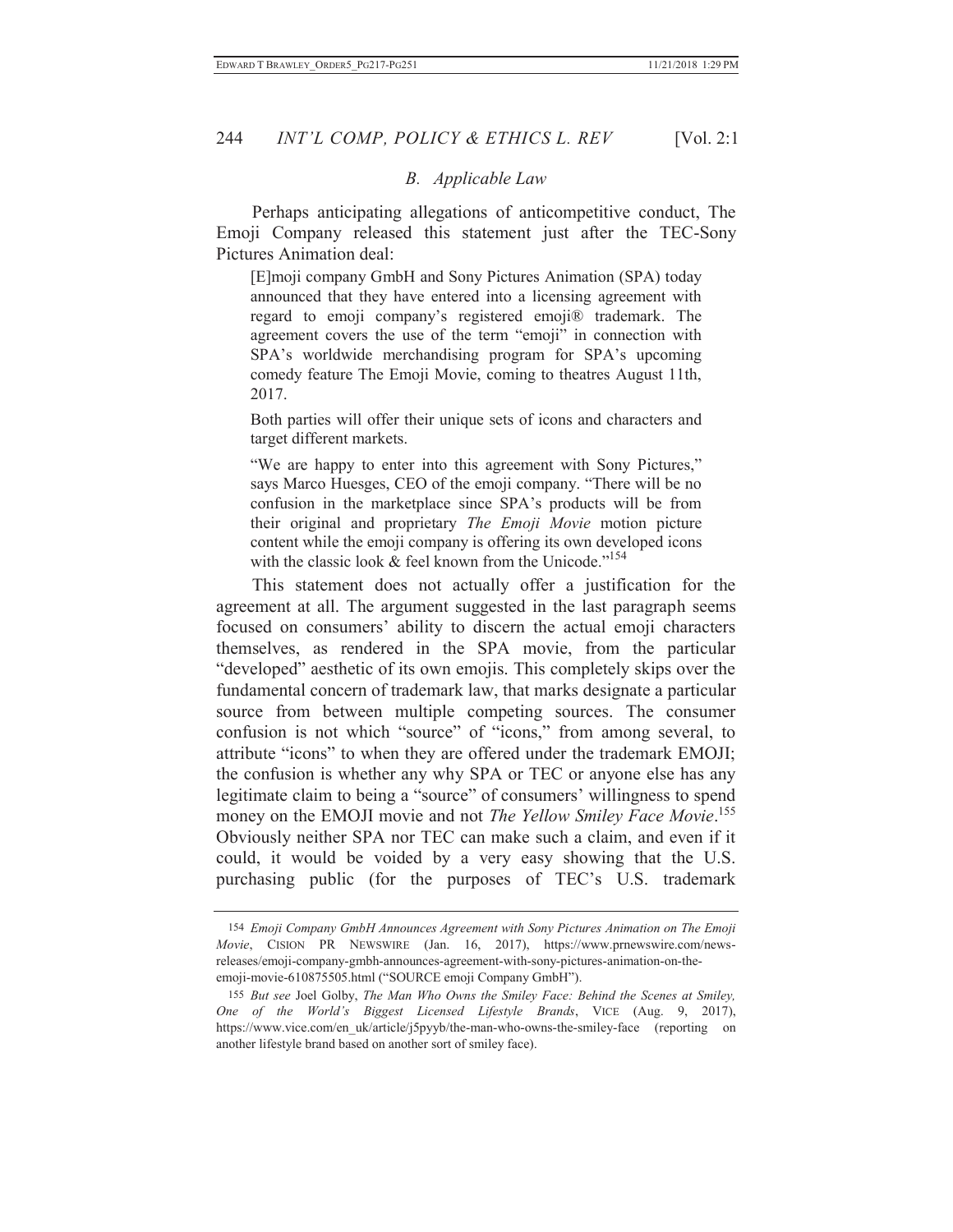registrations) understands "emoji" primarily to mean a genre of concept and not a single source from among many.

In any event, the TEC-SPA agreement is an anticompetitive restraint of trade in violation of § 1 of the Sherman Act, recently demonstrated EU antitrust principles, and likely those in many other jurisdictions. For purposes of the two-firm § 1 Sherman Act claim, the assumed working market is the market for emoji-themed studio movies: premium-talent, mass-market blockbuster Hollywood movie offerings (and attendant merchandising). SPA and TEC are a "hard-core cartel" restricting the supply of public domain emoji content, which consequently imposes an unjustifiable cost in the form of restricting innovation. No matter how you slice it, there is a demand for emoji movies, and if *The Emoji Movie* is the best a market can offer, there is certainly room for innovation. It is also important that the but-for cause of this unaccounted-for goodwill that has been claimed by TEC is Apple's OS software update in  $2011$ <sup>156</sup>

The Emoji Company itself is also a monopoly in violation of Sherman Act  $\S$  2. The monopolistic behavior in this case is harder to quantify, as the industry licensing standards are interwoven with the standards of Lanham Act jurisprudence, resulting in a situation where all the trademark prosecution and licensing activity, while viewed from 30,000 feet, creates a picture that is clearly counter to fundamental trademark doctrines. But upon zooming in, each and every licensing contract and Office Action were within the bounds of the Lanham Act. On this point a recent European Commission court order against Google might suggest a way forward.

## 1. Sherman Act § 1: The Emoji Cartel

Section 1 of the Sherman Act prohibits "contract[s], combination[s] in the form of trust or otherwise, [and] conspirac[ies]" that unreasonably "restrain trade."157 Broken down, that means the claim has two elements. First, there must be "concerted action"—that is, coordinated action by more than one person or firm.<sup>158</sup> The second element is that the conduct challenged must have an unreasonably adverse effect on competition.<sup>159</sup> Since the Supreme Court's 1911 *Standard Oil* decision, the accepted standard for determining a

<sup>156</sup> *Standard Emoji Keyboard Arrives to IOs 5, Here's How to Enable it*, *supra* note 18.

<sup>157</sup> Sherman Antitrust Act, 15 U.S.C. § 1 (2013).

<sup>158</sup> Andrew I. Gavil & Harry First, THE MICROSOFT ANTITRUST CASES: COMPETITION POLICY FOR THE TWENTY-FIRST CENTURY 8 (MIT 2014).

<sup>159</sup> *Id*.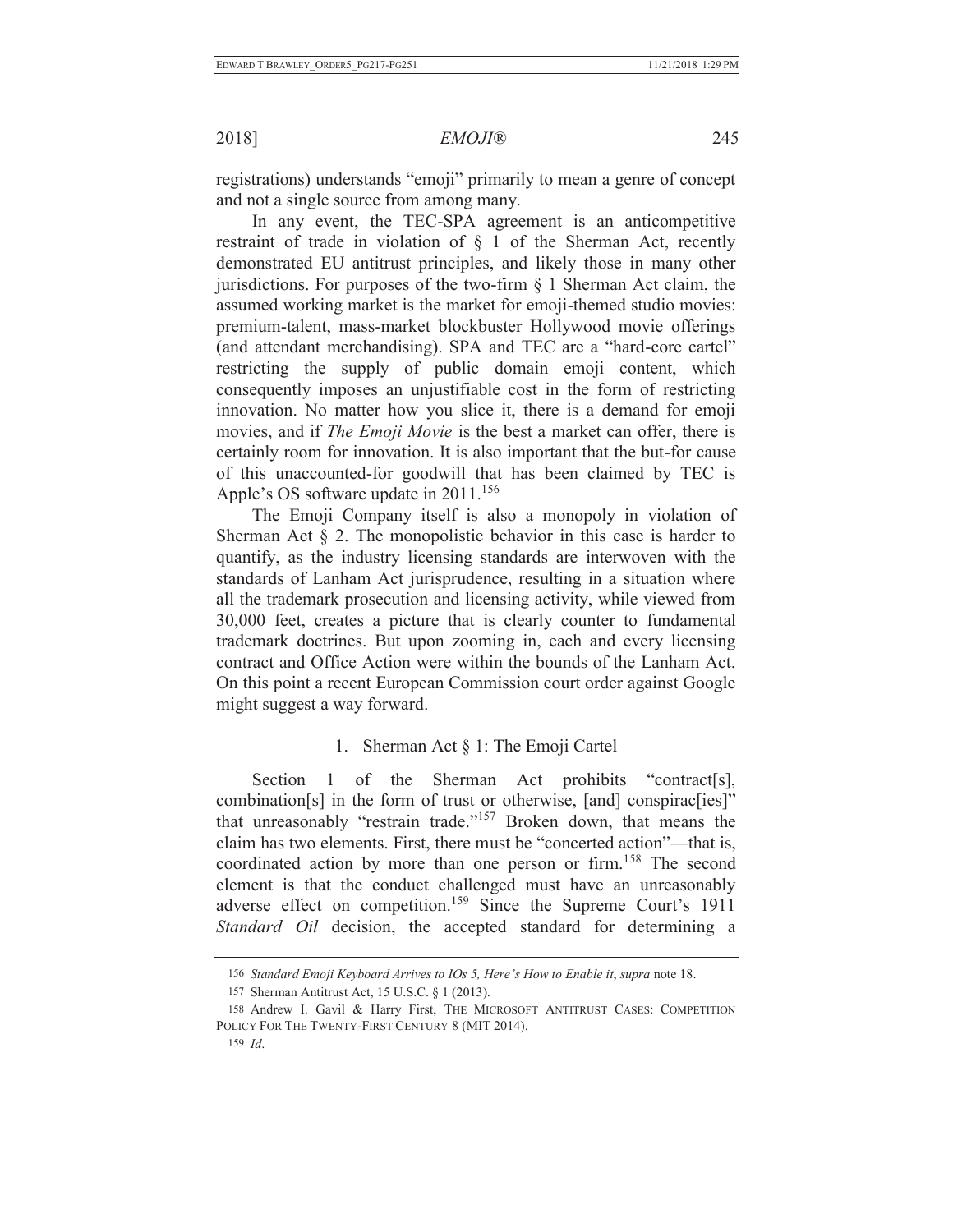concerted action's effect on competition has been the "rule of reason."160 Under this standard, adverse competitive effect sometimes can be presumed, as with the most obvious kinds of anticompetitive conduct—for example, the formation of a cartel to fix prices rather than compete. In such cases, the courts have traditionally used a "*per se*" approach in applying the rule of reason that presumes that the conduct in question is unreasonably anticompetitive and precludes evidence of any defenses. The presumption is therefore irrebuttable.<sup>161</sup>

Often, however, the effects of concerted action are less obvious. In such cases, courts and enforcement agencies are tasked with weighing the anticompetitive effects of the concerted action against its precompetitive effects.162 The concerted action in this matter is the SPA-TEC deal, licensing the EMOJI marks for the rumored number of \$1 million.<sup>163</sup> To the extent this assumption is workable, the first element, concerted action, is satisfied.

The basis upon which this model of antitrust liability for the SPA-TEC agreement rests is very simple: if another major studio wanted to make a movie about emojis, complete with the standard array of merchandising, it would be restrained from doing so by the trademark licensing agreement between The Emoji Company and Sony Pictures Animation. If one seriously buys the premise that "emoji" is a public domain word like "aspirin" rather than a source-identifying brand name like GOOGLE, it must be true that the EMOJI trademarks are illegitimate, and therefore the licensing agreement from which they form that basis is also illegitimate. In addition, the TEC-SPA agreement also puts a second barrier to entry in place: the hypothetical studio who wanted to compete with SPA, and was even able to reach an agreement with SPA for an emoji-themed *Deep Impact*-*Armageddon* scenario, using, e.g., the title *An Emoji Story*, would have to either make a deal with TEC or face expensive and risky litigation. On this juncture, TEC's, SPA's, and the hypothetical third competitor's (another Hollywood studio competing horizontally with TEC in the same capacity as SPA) interests all align, and the other studio could even deal with SPA to split the market, and all three firms would control the mass-market emoji entertainment (and merchandising) markets. Other studios would gladly pay the rumored \$1 million license fee, in

<sup>160</sup> *Id.* (*citing* Standard Oil Company of New Jersey v. United States, 221 U.S. 1 (1911)).

<sup>161</sup> GAVIL & FIRST, *supra* note 159.

<sup>162</sup> *Id.*

<sup>163</sup> Brew, *supra* note 10 (this is a UK film blog reporting on a rumor, so this number is not actually reliable).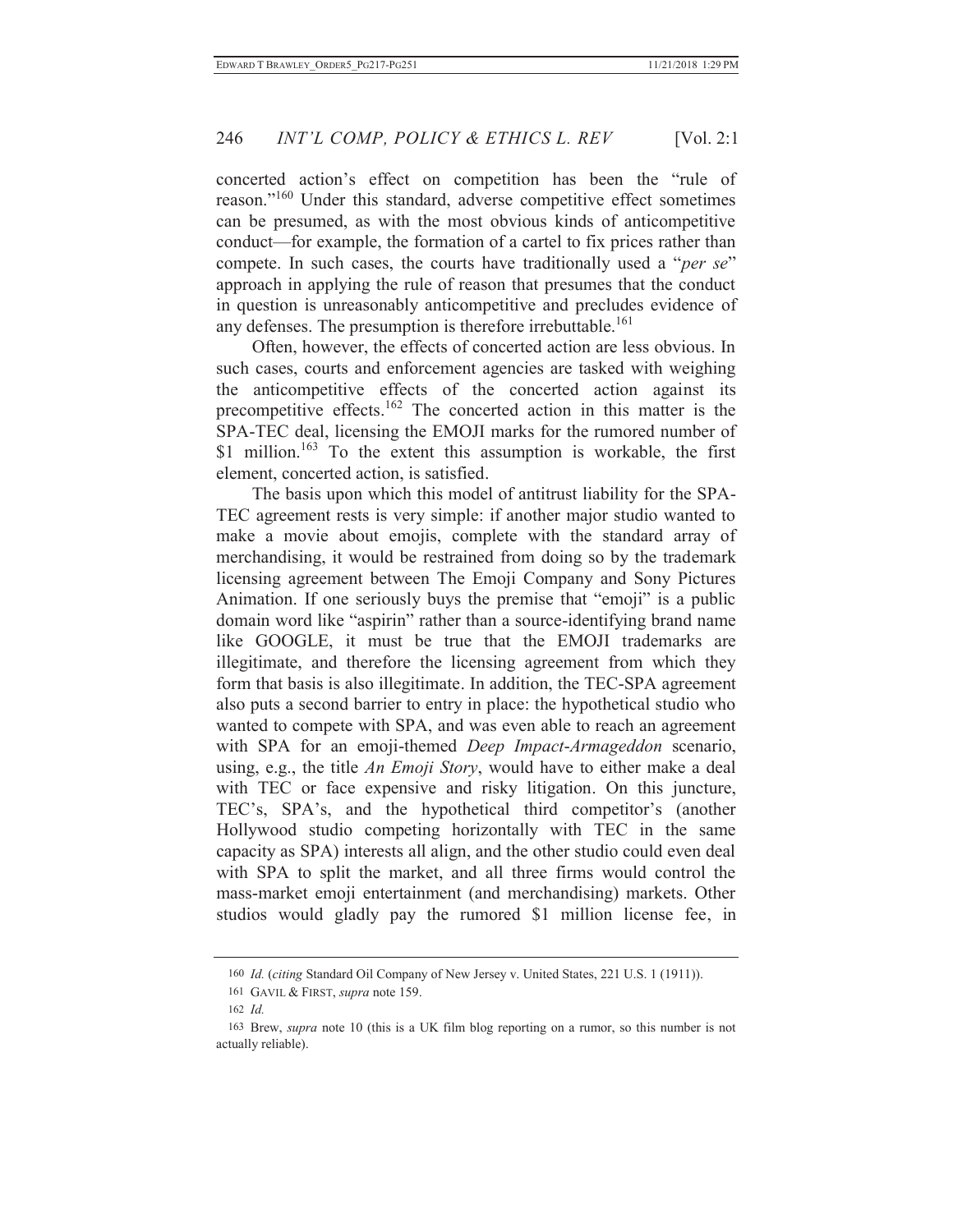exchange for a \$200 million-like figure in return, and it is also reasonable to imagine price fixing could occur. This is very rough circumstantial evidence of cartel activity, but *per se* anticompetitive harm to horizontal competition.<sup>164</sup>

# 2. Sherman Act § 2: The Monopolist

Single-firm monopoly power liability under the Sherman Antitrust Act requires: "(1) the possession of monopoly power in the relevant market and (2) the willful acquisition or maintenance of that power as distinguished from growth or development as a consequence of a superior product, business acumen, or historic accident."<sup>165</sup> The Third Circuit in 2005 stated firmly that a firm has monopoly power if it "can profitably raise prices without causing competing firms to expand output and drive down prices."166 In the scenario described above, that another Hollywood studio could reasonably reach a deal with SPA and then deal with TEC to release a "competing" emoji movie, *An Emoji Story*, provides a simple basis for satisfying this first requirement: TEC could likely raise the licensing price to, say \$2 million for the next studio, without any compensatory effect on competition. Therefore, it has monopoly power.

In this case, the more interesting element is the "willful acquisition" requirement. The facts surrounding TEC and the SPA-TEC deal can be framed as analogous to the series of litigation occurring in the 1990s between two rivals in the computer industry, Microsoft and Netscape. The dual horizontal and vertical relationships between the competitors may be illuminating, as well as the nature of the market value created. First, two claims in the 1998 litigation, and the approach demonstrated by the D.C. District, have some remarkable similarities to the facts of the TEC-SPA agreement. For one, the claim that Microsoft had engaged in anticompetitive tying and exclusive dealing practices to push competitor Netscape out the web browser market, on a theory that it would benefit innovation; and second, that Microsoft's decision to

<sup>164</sup> Freedom Holdings, Inc. v. Spitzer, 357 F.3d 205, 225 (2d Cir. 2004) ("Horizontal agreements among competing sellers to fix prices or restrict output are, absent more, per se violations of Section 1 of the Sherman Act[]"); Broad. Music, Inc. v. Columbia Broad. Sys., Inc., 441 U.S. 1, 19-20 (1979) ("Horizontal price fixing and output limitation are ordinarily condemned as a matter of law under an 'illegal per se' approach because the probability that these practices are anticompetitive is so high; a per se rule is applied when 'the practice facially appears to be one that would always or almost always tend to restrict competition and decrease output[]'") (underlining in original).

<sup>165</sup> United States v. Grinnell Corp., 384 U.S. 563, 570-71 (1966).

<sup>166</sup> Harrison Aire, Inc. v. Aerostar Int'l, Inc., 423 F.3d 374, 380 (3d Cir. 2005).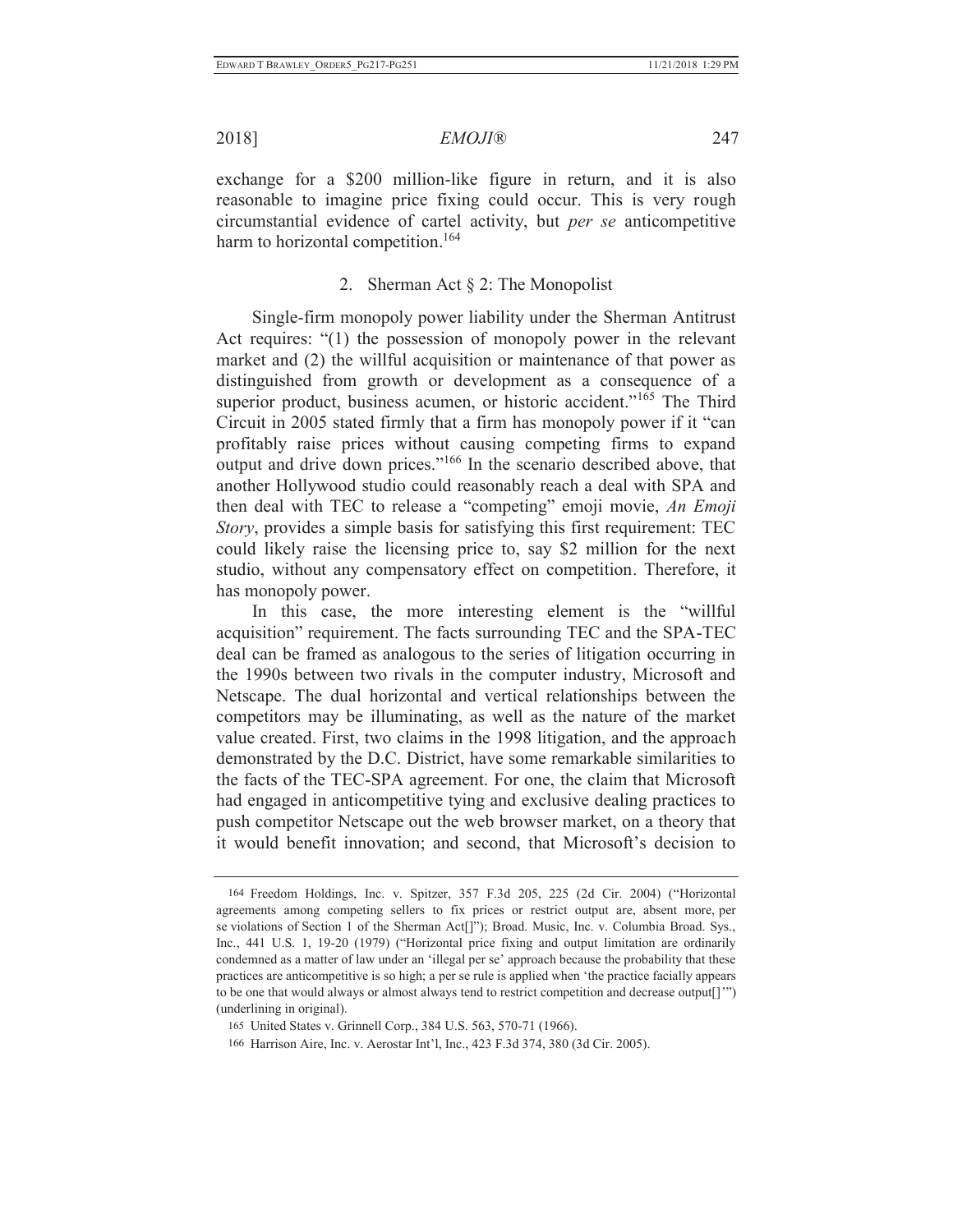choose its own browser over Netscape's was evaluated in a rule of reason mode of analysis, in light of its likely effects on the Java programming language and software innovation.<sup>167</sup>

From the horizontal competition perspective, SPA is dealing in its capacity as a manufacturer and distributor of big commercial movies that function as loss-leaders for massive ancillary merchandising campaigns, and TEC is dealing in its capacity as a trademark licensing firm, in a transaction that appears *prima facie* perfectly standard industry practice. But vertically, TEC has publicly announced that it seeks to expand into the manufacturing sector of film and television entertainment in Class 41 (rather than only vertically licensing its marks to external manufacturers).168 In the mid-1990s. Netscape and Microsoft had already become heated horizontal competitors in the web browser market, with Netscape winning easily, and in a way that seriously threatened Microsoft's industry dominance.<sup>169</sup>

Microsoft had huge exclusionary power over Netscape too, however, since they were also vertical competitors—Netscape beholden to operating system compatibility, Microsoft the manufacturer of the market-dominant Windows operating system. The issue arose that Microsoft had pre-installed Internet Explorer within its soon-to-bereleased Windows 98 version, which predictably crushed Netscape in the browser market. $170$ 

The presumption is that this was anticompetitive tying of the browser product and the operating system product. In response, the Court writes, Microsoft pushed for a standard by which "technologically tying," as in software products like browsers tied to operating systems, are one in the same unless plaintiffs prove that "the challenged combination was carried out solely for the purpose of tying two separate products together 'rather than to achieve some

<sup>167</sup> *See* United States v. Microsoft Corp., 1998 U.S. Dist. LEXIS 14231, at \*5, \*13-14 (D.C. Cir. 1998).

<sup>168</sup> *See generally* EMOJI®: THE ICONIC BRAND, *supra* note 7 (announcing new plans for projects regularly at "Press & Corporate News").

<sup>169</sup> *See* GAVIL & FIRST, *supra* note 159, at 52-53; *see also* Aaron S. Edlin, *Stopping Above-Cost Predatory Pricing*, 111 YALE L. J. 941, 989 (2002) ("Netscape created and marketed an Internet browser, giving the browser away to some users and selling it to others. Microsoft was concerned that the Netscape browser and Java, which came with it, both had application program interfaces (APIs) that could ultimately challenge Microsoft's Windows operating system. Microsoft therefore created a rival browser, which it initially gave away for free or in many cases even paid OEMs [original equipment manufacturers], to install. Netscape began to give away its browser to all users, effectively cutting its price in response to Microsoft.").

<sup>170</sup> *See Microsoft Corp.*, 1998 U.S. Dist. LEXIS 14231, at \*5.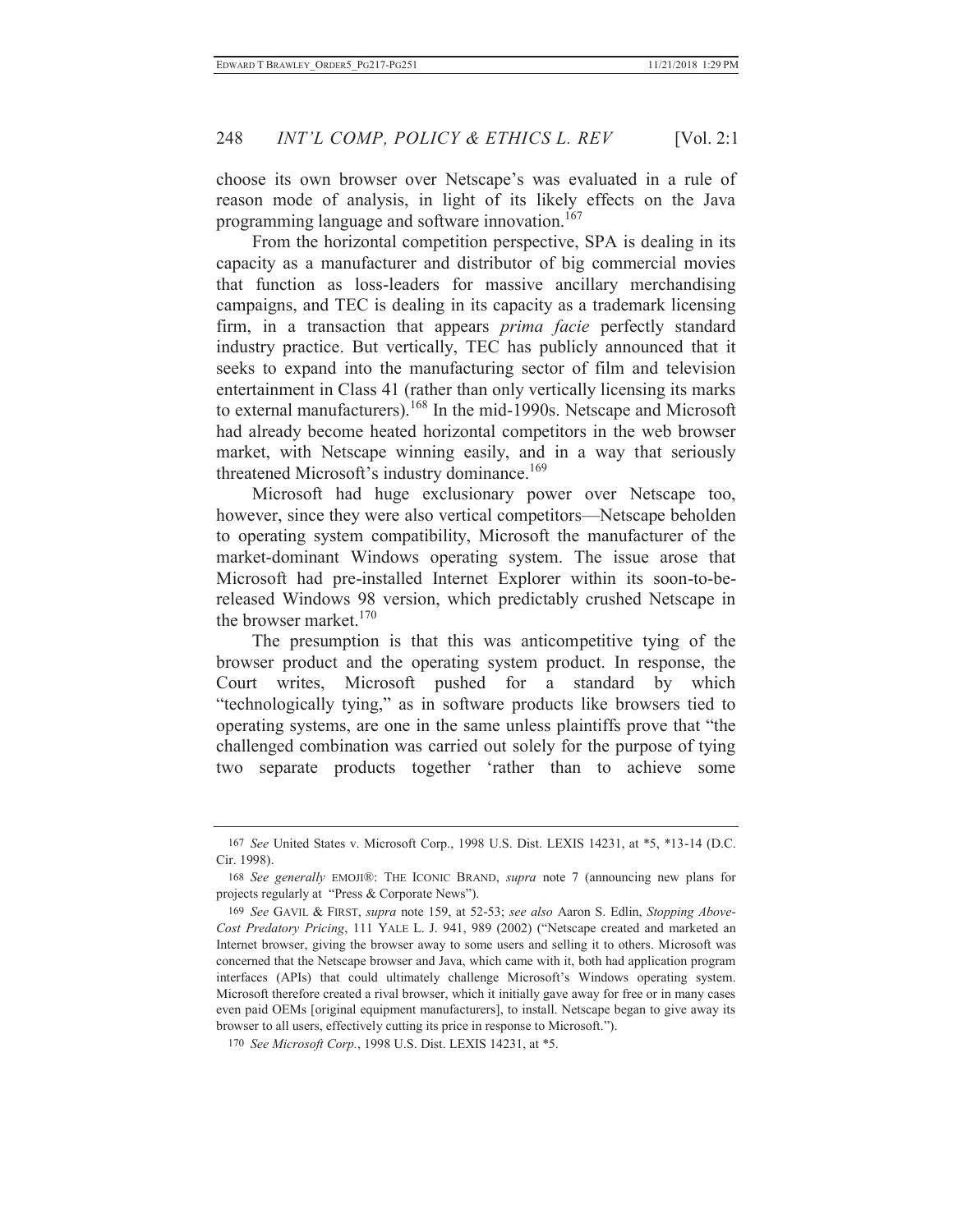technologically beneficial result.'"<sup>171</sup> "Any other rule, Microsoft argues, 'would enmesh the courts with technical and uncertain inquiry into the technological justifiability of functional integration and cast unfortunate doubt on the legality of product innovations in serious detriment to the industry and without any legitimate antitrust purpose.'"172 So, this is the procompetitive effect of making competition more efficient, since innovators will not fear costly litigation and therefore decline to take risks, says Microsoft. But on the other hand, a specific anticompetitive effect: Netscape's browser, Navigator, at one point claiming 70% market share against Microsoft, was valuable (and valuable to innovation) because of its role in the spread of the Java programming language, which allowed software applications to operate across operating systems.173 This was a threat to Microsoft because its monopoly control over the operating system market was effectuated by the fact that software engineers had to decide between several competing operating systems to write programs for, since programs written for Windows would not run on other operating systems and vice versa. Netscape Navigator was "one means by which Java is distributed to consumers, since a JVM [Java Virtual Machine] component is shipped with Netscape's browser. Furthermore, Navigator is itself a "platform" to which many [Java] applications are written."<sup>174</sup> In other words, Microsoft's argument that innovation would be more harmed by the chill of a court intervening and possibly getting it wrong, than it would be helped by this new language that allows greater interoperability, solving one of the major vexing problems for software developers, the marginal costs associated with being forced to choose an operating system.

Another account of TEC's acquisition of its monopoly power, however, is as a process of Apple's iOS 5 creating this huge glut of goodwill in these particular trademarks, TEC noticing this and capitalizing on it could be classified, in some sense, as a historical

<sup>171</sup> *Id.* at \*27.

<sup>172</sup> *Id.* at \*28 (quoting Telex Corp. v. IBM, 367 F. Supp. 258, 347 (N.D. Okla. 1973), rev'd on other grounds, 510 F.2d 894 (10th Cir. 1975).

<sup>173</sup> *Microsoft Corp.*, 1998 U.S. Dist. LEXIS 14231, at \*13-14 ("A new programming language, known as 'Java', designed in part to permit applications written in it to run on any platform or operating system ('across platforms'), thus permitting ISVs to create and distribute a single version of their software capable of operating on many otherwise incompatible system platforms and browsers. Programs written in Java are compiled into intermediate instructions which are then 'interpreted' by another computer program which emulates a hypothetical CPU called a 'Java Virtual Machine' ('JVM'). The JVM translates the instructions into language that can be understood by the specific CPU on which the JVM is running.").

<sup>174</sup> *Id.* at \*14.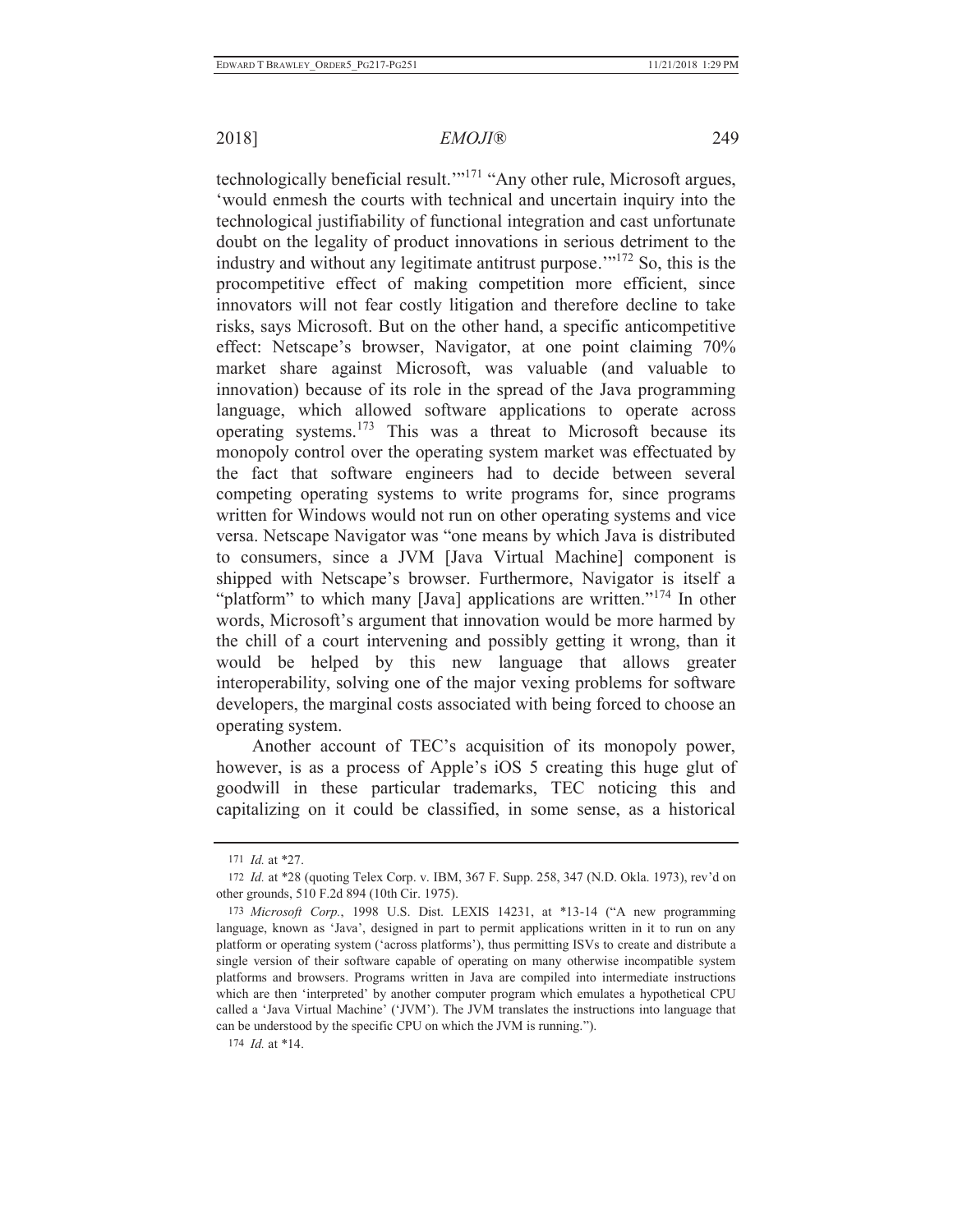accident.175 Really, the sudden availability of this goodwill *was* a historical accident: Apple did not think to register the EMOJI trademarks in advance, to head off such a private monopoly situation, which it could have. On the other hand, however, antitrust enforcers could also argue that Apple *did* anticipate emojis being popular, as they were already fairly popular, and relied on industry-standard-like thinking when deciding to release the emoji keyboard with the iOS5 update. In other words, it would have been such a breach of norms to exploit the EMOJI marks to the degree TEC has, that Apple had to have released the emoji keyboard on the assumption that it did not even have to be said that it was not a proprietary IP, like Spiderman.

This year the European Commission fined Google \$5 billion for doing essentially the same thing as Microsoft, in forcing manufacturers of its smart phones using its Android operating system to pre-install Google apps as a precondition to use.<sup>176</sup> The European Commission said this unfairly cemented Google's search monopoly.177 Google says that the open-source Android operating system has already enabled innovation orders of magnitude more helpful to innovation.<sup>178</sup> Inherent in both these cases is a vertigo-inducing contrast in perspectives inherent in the whole premise of ecommerce.

A popular affirmative defense from Silicon Valley, against antitrust accusations, is that nobody is forcing anyone to use any website. There can be no anticompetitive monopoly power when it is so easy to just click out of the browser window or go to another site. But the key premise the EU recognizes in this case, that U.S. antitrust law should also embrace, is that all the huge economic structures that are now all looped through this common circuit of the smart phone screen interface, are now all fully beholden to the thoughtless, arbitrary, disposable decision-making that people engage in on their phones. The Android-installed smart phones were a massive competitive advantage to Google for the search market. But it would have taken literally 10 seconds for a user to delete it and download another browser. The

<sup>175</sup> Sherman Antitrust Act § 1.

<sup>176</sup> *See* Adam Satariano & Jack Nicas, *E.U. Fines Google \$5.1 Billion in Android Antitrust Case*, N.Y. TIMES (July 18, 2018), https://www.nytimes.com/2018/07/18/technology/google-euandroid-fine.html.

<sup>177</sup> *Id.*

<sup>178</sup> Google Europe (@googleeurope), TWITTER (July 18, 2018, 4:10 AM), https://twitter.com/googleeurope/status/1019539840457723904 (".@Android has created more choice for everyone, not less. #AndroidWorks [. . .] Android has created more choice for everyone, not less. A vibrant ecosystem, rapid innovation and lower prices are classic hallmarks of robust competition. We will appeal the Commission's decision.").